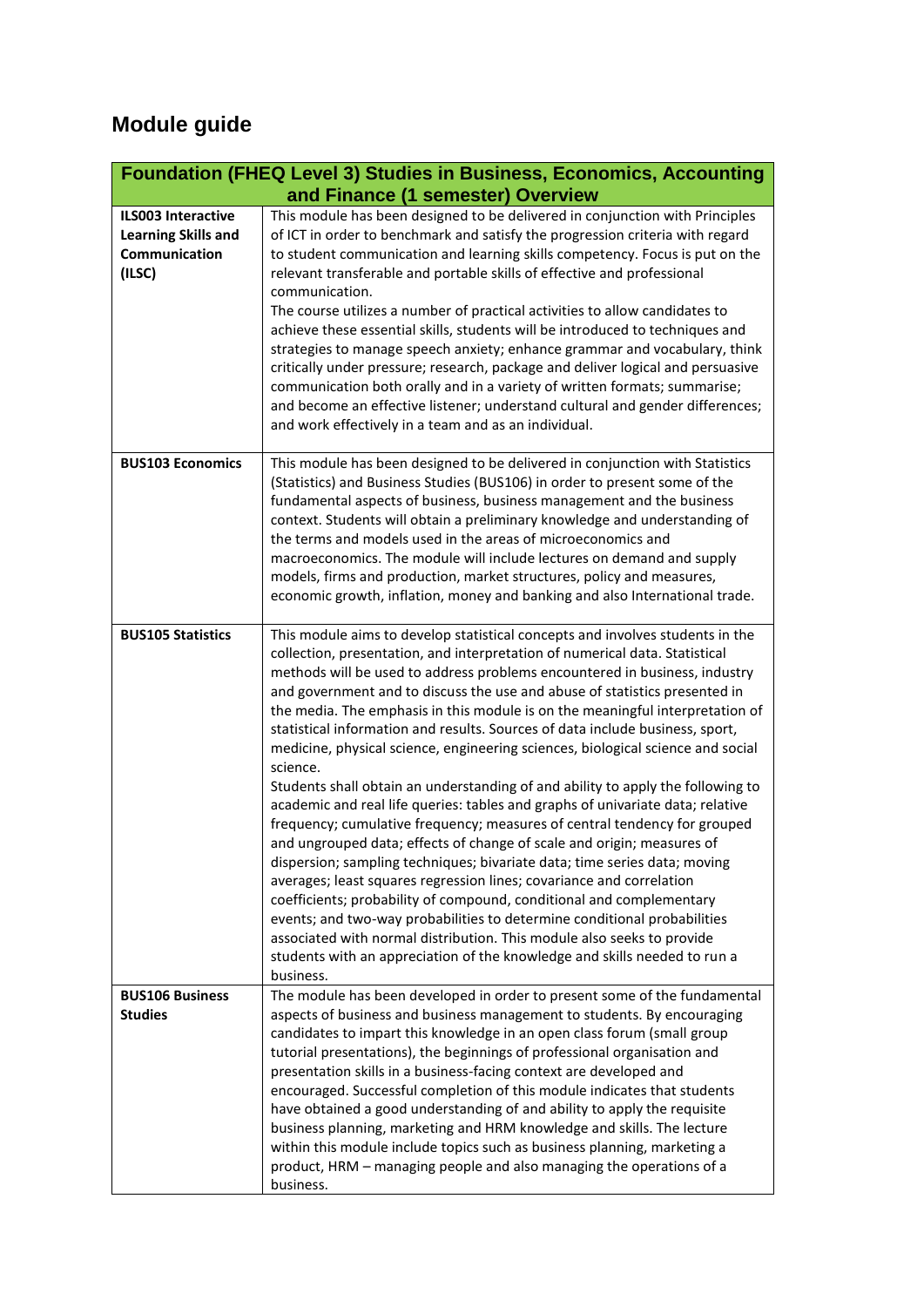| <b>ICT003 Principles of</b> | This Principles of ICT module attempts to deliver an accurate snapshot of the      |
|-----------------------------|------------------------------------------------------------------------------------|
| ICT                         | state of ICT as it exists currently, as well as to equip the student with a useful |
|                             | set of skills in the use of common productivity software and Internet based        |
|                             | applications. The module introduces candidates to the interesting challenges       |
|                             | that ICT presents today and covers many anchor points that may serve as a          |
|                             | bridge to their interests and lifestyles. These bridges include the technology in  |
|                             | their mobile telephones, computing equipment, home appliances, motor               |
|                             | vehicles, shopping, movies and entertainment software. Students shall obtain       |
|                             | a good understanding of and ability to apply common applications (Ms Word,         |
|                             | Excel and Power Point) to document creation, data collation and presentation       |
|                             | whilst students will also be made aware of the benefits of using web based         |
|                             | applications for information presentation and will be expected to use IT to        |
|                             | communicate information effectively in a variety of forms. Students will learn     |
|                             | to identify important considerations involved in the choice and maintenance        |
|                             | of a computer system.                                                              |
|                             |                                                                                    |

|                                                                                    | <b>Foundation (FHEQ Level 3) Studies in Business, Economics, Accounting</b><br>and Finance (2 semester) Overview                                                                                                                                                                                                                                                                                                                                                                                                                                                                                                                                                                                                                                                                                                                                                                                                                                                                                                                                                                                                                                                                  |
|------------------------------------------------------------------------------------|-----------------------------------------------------------------------------------------------------------------------------------------------------------------------------------------------------------------------------------------------------------------------------------------------------------------------------------------------------------------------------------------------------------------------------------------------------------------------------------------------------------------------------------------------------------------------------------------------------------------------------------------------------------------------------------------------------------------------------------------------------------------------------------------------------------------------------------------------------------------------------------------------------------------------------------------------------------------------------------------------------------------------------------------------------------------------------------------------------------------------------------------------------------------------------------|
| <b>Semester 1 modules</b>                                                          |                                                                                                                                                                                                                                                                                                                                                                                                                                                                                                                                                                                                                                                                                                                                                                                                                                                                                                                                                                                                                                                                                                                                                                                   |
| <b>ILS003 Interactive</b><br><b>Learning Skills and</b><br>Communication<br>(ILSC) | This module has been designed to be delivered in conjunction with Principles<br>of ICT in order to benchmark and satisfy the progression criteria with regard<br>to student communication and learning skills competency. Focus is put on the<br>relevant transferable and portable skills of effective and professional<br>communication.<br>The course utilizes a number of practical activities to allow candidates to<br>achieve these essential skills, students will be introduced to techniques and<br>strategies to manage speech anxiety; enhance grammar and vocabulary, think<br>critically under pressure; research, package and deliver logical and persuasive<br>communication both orally and in a variety of written formats; summarise;<br>and become an effective listener; understand cultural and gender differences;<br>and work effectively in a team and as an individual.                                                                                                                                                                                                                                                                                 |
| <b>ICT003 Principles of</b><br>ICT                                                 | This Principles of ICT module attempts to deliver an accurate snapshot of the<br>state of ICT as it exists currently, as well as to equip the student with a useful<br>set of skills in the use of common productivity software and Internet based<br>applications. The module introduces candidates to the interesting challenges<br>that ICT presents today and covers many anchor points that may serve as a<br>bridge to their interests and lifestyles. These bridges include the technology in<br>their mobile telephones, computing equipment, home appliances, motor<br>vehicles, shopping, movies and entertainment software. Students shall obtain<br>a good understanding of and ability to apply common applications (Ms Word,<br>Excel and Power Point) to document creation, data collation and presentation<br>whilst students will also be made aware of the benefits of using web based<br>applications for information presentation and will be expected to use IT to<br>communicate information effectively in a variety of forms. Students will learn<br>to identify important considerations involved in the choice and maintenance<br>of a computer system. |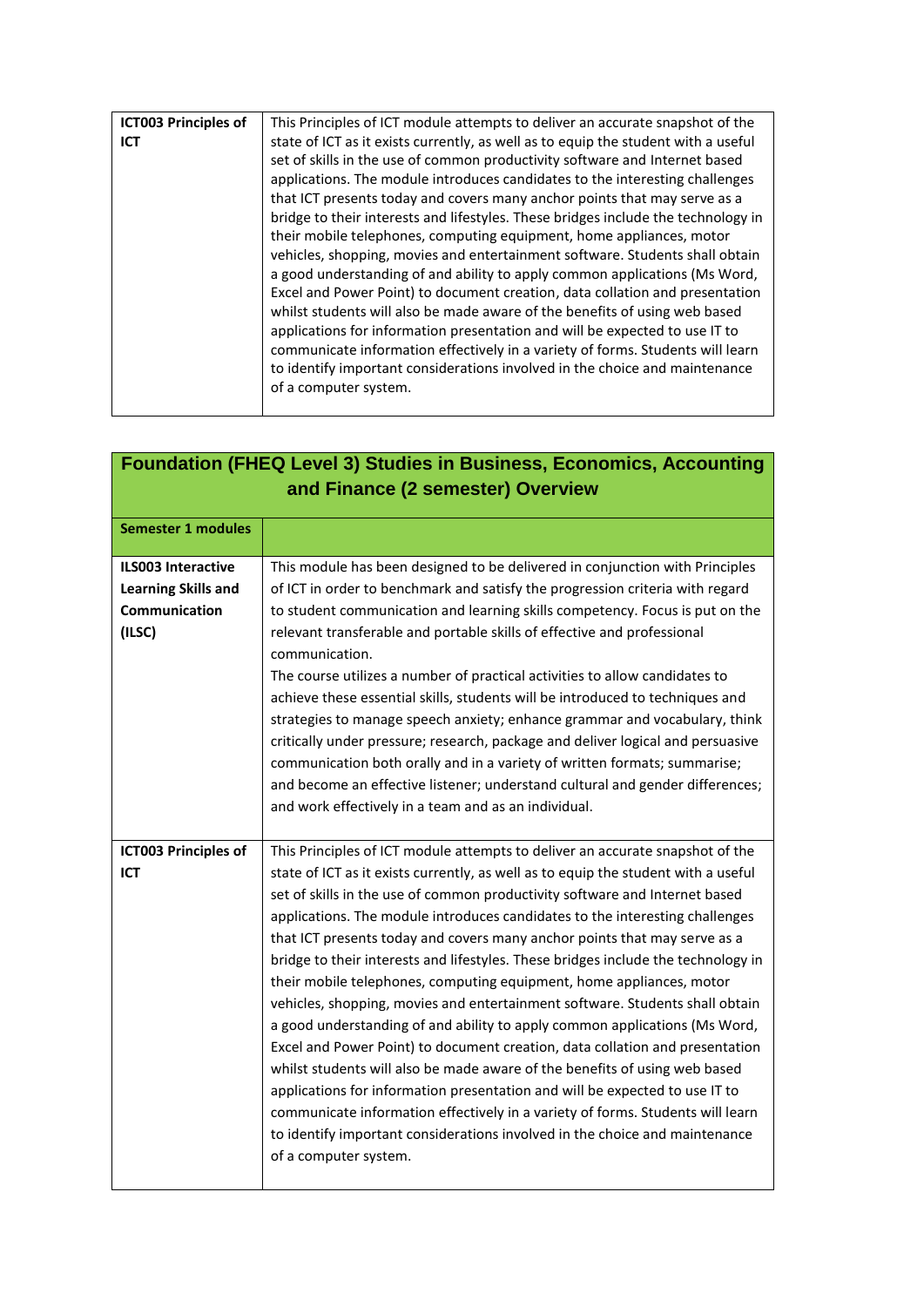| <b>BUS106 Business</b>    | The module has been developed in order to present some of the fundamental                                                   |
|---------------------------|-----------------------------------------------------------------------------------------------------------------------------|
| <b>Studies</b>            | aspects of business and business management to students. By encouraging                                                     |
|                           | candidates to impart this knowledge in an open class forum (small group                                                     |
|                           | tutorial presentations), the beginnings of professional organisation and                                                    |
|                           | presentation skills in a business-facing context are developed and                                                          |
|                           | encouraged. Successful completion of this module indicates that students                                                    |
|                           | have obtained a good understanding of and ability to apply the requisite                                                    |
|                           | business planning, marketing and HRM knowledge and skills. The lecture                                                      |
|                           | within this module include topics such as business planning, marketing a                                                    |
|                           | product, HRM - managing people and also managing the operations of a                                                        |
|                           | business.                                                                                                                   |
| <b>HUM102</b>             | The Composition and Style module aims to provide students with a structured                                                 |
| <b>Composition and</b>    | introduction to all aspects and stages of the academic writing process. It is                                               |
| <b>Style</b>              | designed to allow students the knowledge required for the preparation and                                                   |
|                           | completion of written assignments within University parameters. This includes                                               |
|                           | research and note-taking; structuring work; drafting and redrafting; editing                                                |
|                           | and proof-reading; achieving an effective academic style; referencing; writing                                              |
|                           | effectively under exam conditions; using feedback on your written work and                                                  |
|                           |                                                                                                                             |
|                           | grammar and punctuation. In addition the module also provides a supportive<br>academic and pastoral framework for students. |
| <b>Semester 2 modules</b> |                                                                                                                             |
|                           |                                                                                                                             |
| <b>BUS105 Statistics</b>  | This module aims to develop statistical concepts and involves students in the                                               |
|                           | collection, presentation, and interpretation of numerical data. Statistical                                                 |
|                           | methods will be used to address problems encountered in business, industry                                                  |
|                           | and government and to discuss the use and abuse of statistics presented in                                                  |
|                           | the media. The emphasis in this module is on the meaningful interpretation of                                               |
|                           | statistical information and results. Sources of data include business, sport,                                               |
|                           | medicine, physical science, engineering sciences, biological science and social                                             |
|                           | science.                                                                                                                    |
|                           | Students shall obtain an understanding of and ability to apply the following to                                             |
|                           | academic and real life queries: tables and graphs of univariate data; relative                                              |
|                           | frequency; cumulative frequency; measures of central tendency for grouped                                                   |
|                           | and ungrouped data; effects of change of scale and origin; measures of                                                      |
|                           | dispersion; sampling techniques; bivariate data; time series data; moving                                                   |
|                           | averages; least squares regression lines; covariance and correlation                                                        |
|                           | coefficients; probability of compound, conditional and complementary                                                        |
|                           | events; and two-way probabilities to determine conditional probabilities                                                    |
|                           | associated with normal distribution. This module also seeks to provide                                                      |
|                           | students with an appreciation of the knowledge and skills needed to run a                                                   |
|                           | business.                                                                                                                   |
| <b>BUS103 Economics</b>   | This module has been designed to be delivered in conjunction with Statistics                                                |
|                           | (BUS105) and Business Studies (BUS106) in order to present some of the                                                      |
|                           | fundamental aspects of business, business management and the business                                                       |
|                           | context. Students will obtain a preliminary knowledge and understanding of                                                  |
|                           | the terms and models used in the areas of microeconomics and                                                                |
|                           | macroeconomics. The module will include lectures on demand and supply                                                       |
|                           | models, firms and production, market structures, policy and measures,                                                       |
|                           | economic growth, inflation, money and banking and also International trade.                                                 |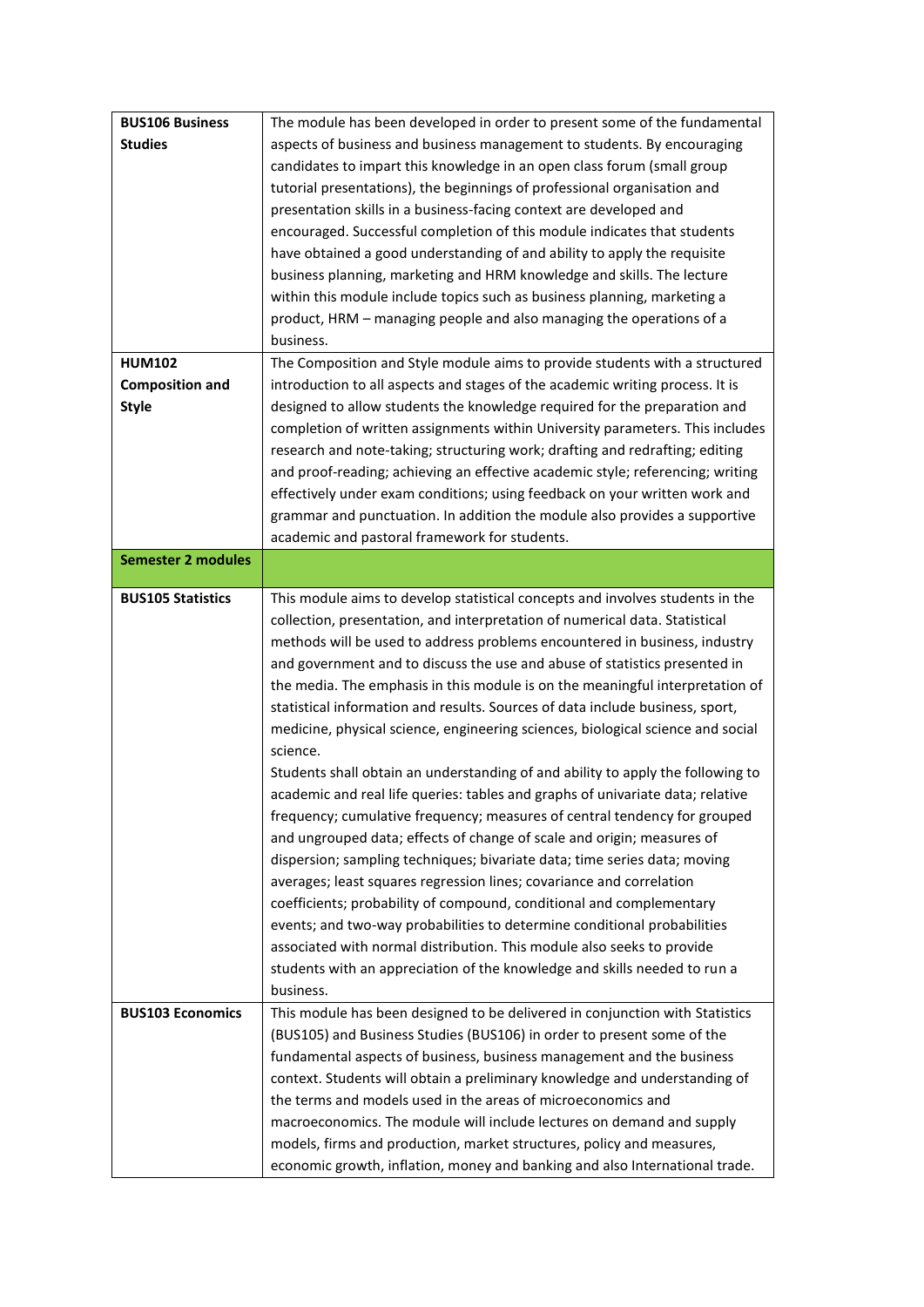| <b>HUM104 Critical</b><br><b>Thinking</b> | This module aims to enable candidates to invest in thinking strategies to allow<br>and enhance their understanding and interpretation of the focus of an<br>argument/disagreement; ability to effectively evaluate the rationale and<br>evidence to support claims; assess the credibility of sources made in a claim;<br>and formulate and deliver clear and well-structured arguments/opinion. In<br>addition the module also provides a supportive academic and pastoral<br>framework for students. Lecture subjects will include involve coverage of the<br>fundamentals of critical thinking and to show how these can be applied to<br>everyday life. This will involve developing an awareness of: understanding what<br>an argument is claiming, assessing if an argument works or not, constructing an<br>effective argument of your own. Understanding the key criteria e.g. bias,<br>neutrality, vested interest to lie or tell the truth and reputation. |
|-------------------------------------------|----------------------------------------------------------------------------------------------------------------------------------------------------------------------------------------------------------------------------------------------------------------------------------------------------------------------------------------------------------------------------------------------------------------------------------------------------------------------------------------------------------------------------------------------------------------------------------------------------------------------------------------------------------------------------------------------------------------------------------------------------------------------------------------------------------------------------------------------------------------------------------------------------------------------------------------------------------------------|
| <b>HUM106</b><br>Globalisation            | This module has been designed to be delivered as part of the Humanities and<br>related programme disciplines in order to present some of the fundamentals<br>aspects of Globalization (globalization) in relation to academe and the realities<br>of the world we live in today. The module will explore how the concept has<br>evolved; the contexts to which it refers and is used; as well as the economic,<br>political, technological and social forces inclusive of their associated situations,<br>beliefs and historical aspects of local and/or regional phenomena that become<br>global in nature. It will also seek to emphasis economic globalization, such as<br>the integration of national economies into the international economy via the<br>mechanisms of trade, investment, capital flow, immigration and migration as<br>well as changes in engineering and technology.                                                                          |

|                            | <b>Foundation (FHEQ Level 3) Studies in Business, Economics, Accounting</b><br>and Finance (Entry Point A of 3 semester) Overview |
|----------------------------|-----------------------------------------------------------------------------------------------------------------------------------|
| <b>Semester 1 modules</b>  |                                                                                                                                   |
| <b>ILS003 Interactive</b>  | This module has been designed to be delivered in conjunction with Principles                                                      |
| <b>Learning Skills and</b> | of ICT in order to benchmark and satisfy the progression criteria with regard                                                     |
| Communication              | to student communication and learning skills competency. Focus is put on the                                                      |
| (ILSC)                     | relevant transferable and portable skills of effective and professional                                                           |
|                            | communication.                                                                                                                    |
|                            | The course utilizes a number of practical activities to allow candidates to                                                       |
|                            | achieve these essential skills, students will be introduced to techniques and                                                     |
|                            | strategies to manage speech anxiety; enhance grammar and vocabulary, think                                                        |
|                            | critically under pressure; research, package and deliver logical and persuasive                                                   |
|                            | communication both orally and in a variety of written formats; summarise;                                                         |
|                            | and become an effective listener; understand cultural and gender differences;                                                     |
|                            | and work effectively in a team and as an individual.                                                                              |
|                            |                                                                                                                                   |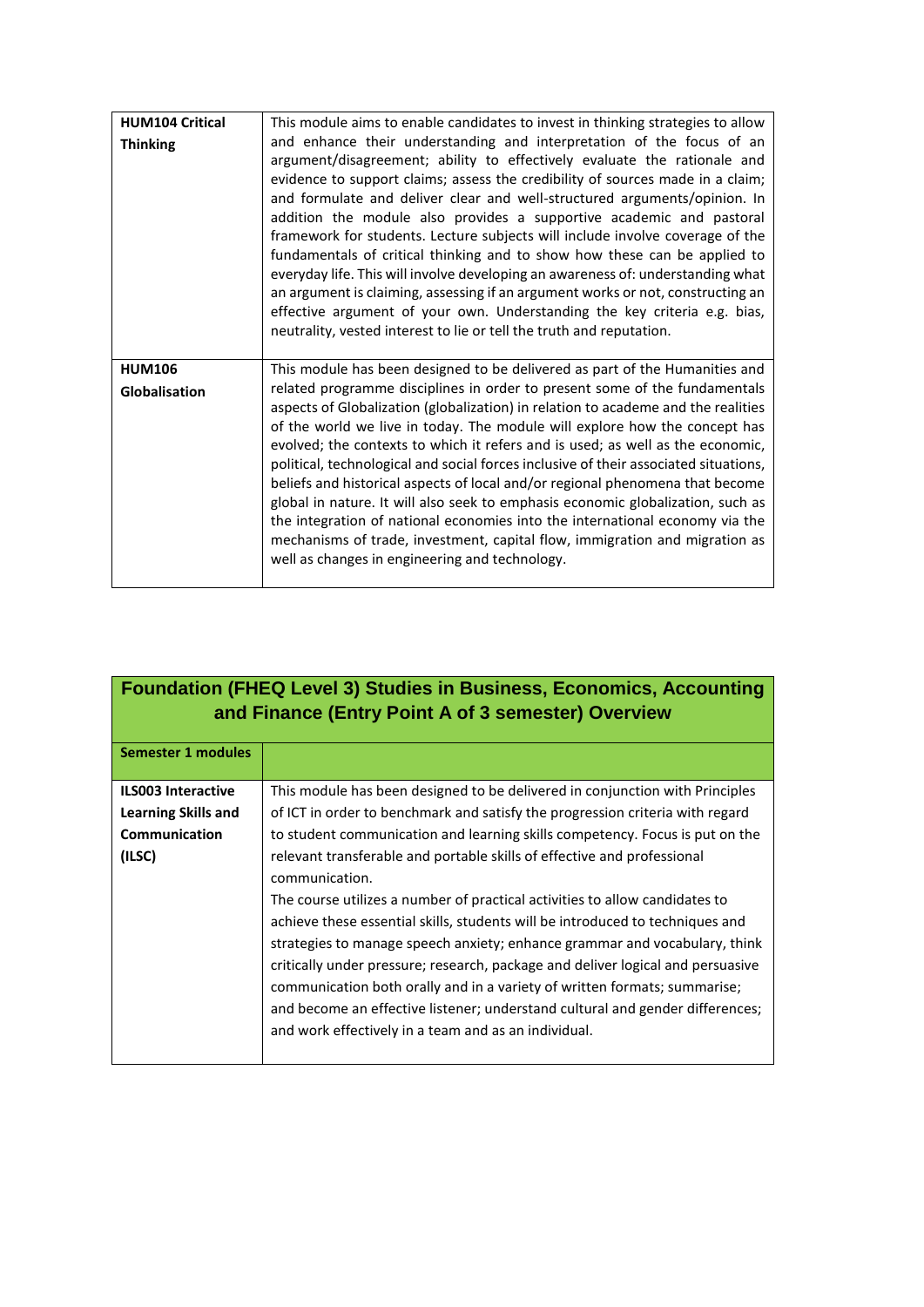| <b>ICT003 Principles of</b> | This Principles of ICT module attempts to deliver an accurate snapshot of the                                               |
|-----------------------------|-----------------------------------------------------------------------------------------------------------------------------|
| <b>ICT</b>                  | state of ICT as it exists currently, as well as to equip the student with a useful                                          |
|                             | set of skills in the use of common productivity software and Internet based                                                 |
|                             | applications. The module introduces candidates to the interesting challenges                                                |
|                             | that ICT presents today and covers many anchor points that may serve as a                                                   |
|                             | bridge to their interests and lifestyles. These bridges include the technology in                                           |
|                             | their mobile telephones, computing equipment, home appliances, motor                                                        |
|                             | vehicles, shopping, movies and entertainment software. Students shall obtain                                                |
|                             | a good understanding of and ability to apply common applications (Ms Word,                                                  |
|                             | Excel and Power Point) to document creation, data collation and presentation                                                |
|                             | whilst students will also be made aware of the benefits of using web based                                                  |
|                             | applications for information presentation and will be expected to use IT to                                                 |
|                             | communicate information effectively in a variety of forms. Students will learn                                              |
|                             | to identify important considerations involved in the choice and maintenance                                                 |
|                             | of a computer system.                                                                                                       |
|                             |                                                                                                                             |
| <b>ESP1 English</b>         | The module has been designed to enable students to reach a linguistic level                                                 |
| Portfolio 1                 | appropriate for academic study on their chosen degree scheme. The aim of                                                    |
|                             | English Skills Portfolio is to enable students to develop their English Language                                            |
|                             | level within an academic context, and to equip students with the linguistic and                                             |
|                             | academic skills necessary to perform confidently within their chosen                                                        |
|                             | discipline, whilst simultaneously encouraging them to become effective                                                      |
|                             | independent learners.                                                                                                       |
|                             |                                                                                                                             |
|                             |                                                                                                                             |
| <b>Semester 2 modules</b>   |                                                                                                                             |
| <b>BUS106 Business</b>      | The module has been developed in order to present some of the fundamental                                                   |
| <b>Studies</b>              | aspects of business and business management to students. By encouraging                                                     |
|                             | candidates to impart this knowledge in an open class forum (small group                                                     |
|                             | tutorial presentations), the beginnings of professional organisation and                                                    |
|                             | presentation skills in a business-facing context are developed and                                                          |
|                             | encouraged. Successful completion of this module indicates that students                                                    |
|                             | have obtained a good understanding of and ability to apply the requisite                                                    |
|                             | business planning, marketing and HRM knowledge and skills. The lecture                                                      |
|                             | within this module include topics such as business planning, marketing a                                                    |
|                             | product, HRM - managing people and also managing the operations of a                                                        |
|                             | business.                                                                                                                   |
|                             |                                                                                                                             |
| <b>HUM102</b>               | The Composition and Style module aims to provide students with a structured                                                 |
| <b>Composition and</b>      | introduction to all aspects and stages of the academic writing process. It is                                               |
| <b>Style</b>                | designed to allow students the knowledge required for the preparation and                                                   |
|                             | completion of written assignments within University parameters. This includes                                               |
|                             | research and note-taking; structuring work; drafting and redrafting; editing                                                |
|                             | and proof-reading; achieving an effective academic style; referencing; writing                                              |
|                             | effectively under exam conditions; using feedback on your written work and                                                  |
|                             | grammar and punctuation. In addition the module also provides a supportive<br>academic and pastoral framework for students. |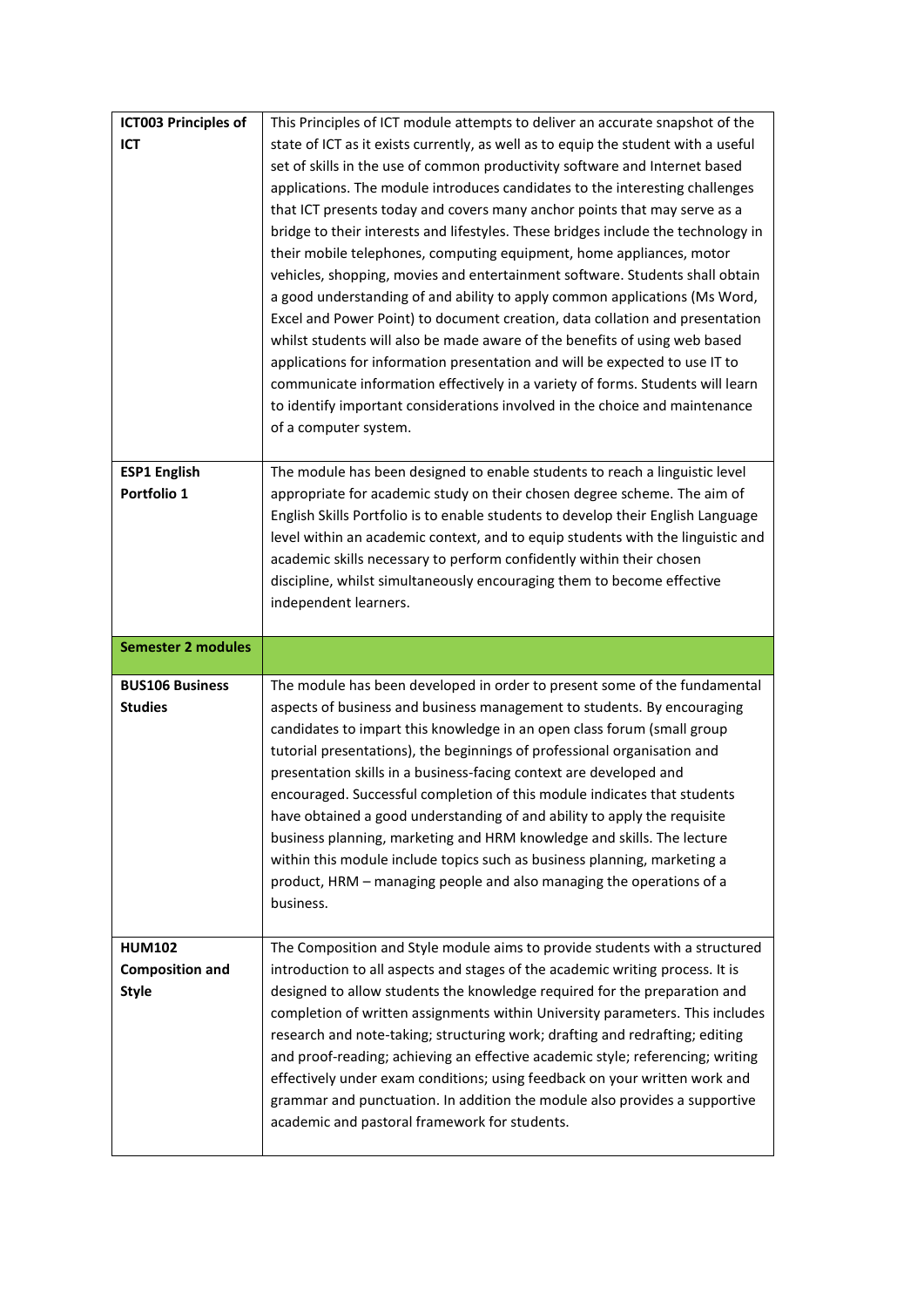| <b>HUM106</b><br>Globalisation<br><b>ESP2 English</b><br><b>Portfolio 2</b> | This module has been designed to be delivered as part of the Humanities and<br>related programme disciplines in order to present some of the fundamentals<br>aspects of Globalization (globalization) in relation to academe and the realities<br>of the world we live in today. The module will explore how the concept has<br>evolved; the contexts to which it refers and is used; as well as the economic,<br>political, technological and social forces inclusive of their associated situations,<br>beliefs and historical aspects of local and/or regional phenomena that become<br>global in nature. It will also seek to emphasis economic globalization, such as<br>the integration of national economies into the international economy via the<br>mechanisms of trade, investment, capital flow, immigration and migration as<br>well as changes in engineering and technology.<br>The module has been designed to enable students to reach a linguistic level<br>appropriate for academic study on their chosen degree scheme. The aim of<br>English Skills Portfolio is to enable students to develop their English Language<br>level within an academic context, and to equip students with the linguistic and<br>academic skills necessary to perform confidently within their chosen<br>discipline, whilst simultaneously encouraging them to become effective<br>independent learners. |
|-----------------------------------------------------------------------------|----------------------------------------------------------------------------------------------------------------------------------------------------------------------------------------------------------------------------------------------------------------------------------------------------------------------------------------------------------------------------------------------------------------------------------------------------------------------------------------------------------------------------------------------------------------------------------------------------------------------------------------------------------------------------------------------------------------------------------------------------------------------------------------------------------------------------------------------------------------------------------------------------------------------------------------------------------------------------------------------------------------------------------------------------------------------------------------------------------------------------------------------------------------------------------------------------------------------------------------------------------------------------------------------------------------------------------------------------------------------------------------------------------|
| <b>Semester 3 modules</b>                                                   |                                                                                                                                                                                                                                                                                                                                                                                                                                                                                                                                                                                                                                                                                                                                                                                                                                                                                                                                                                                                                                                                                                                                                                                                                                                                                                                                                                                                          |
| <b>BUS103 Economics</b>                                                     | This module has been designed to be delivered in conjunction with Statistics<br>(BUS105) and Business Studies (BUS106) in order to present some of the<br>fundamental aspects of business, business management and the business<br>context. Students will obtain a preliminary knowledge and understanding of<br>the terms and models used in the areas of microeconomics and<br>macroeconomics. The module will include lectures on demand and supply<br>models, firms and production, market structures, policy and measures,<br>economic growth, inflation, money and banking and also International trade.                                                                                                                                                                                                                                                                                                                                                                                                                                                                                                                                                                                                                                                                                                                                                                                           |
| <b>BUS105 Statistics</b>                                                    | This module aims to develop statistical concepts and involves students in the<br>collection, presentation, and interpretation of numerical data. Statistical<br>methods will be used to address problems encountered in business, industry<br>and government and to discuss the use and abuse of statistics presented in<br>the media. The emphasis in this module is on the meaningful interpretation of<br>statistical information and results. Sources of data include business, sport,<br>medicine, physical science, engineering sciences, biological science and social<br>science.<br>Students shall obtain an understanding of and ability to apply the following to<br>academic and real life queries: tables and graphs of univariate data; relative<br>frequency; cumulative frequency; measures of central tendency for grouped<br>and ungrouped data; effects of change of scale and origin; measures of<br>dispersion; sampling techniques; bivariate data; time series data; moving<br>averages; least squares regression lines; covariance and correlation<br>coefficients; probability of compound, conditional and complementary<br>events; and two-way probabilities to determine conditional probabilities<br>associated with normal distribution. This module also seeks to provide<br>students with an appreciation of the knowledge and skills needed to run a<br>business.       |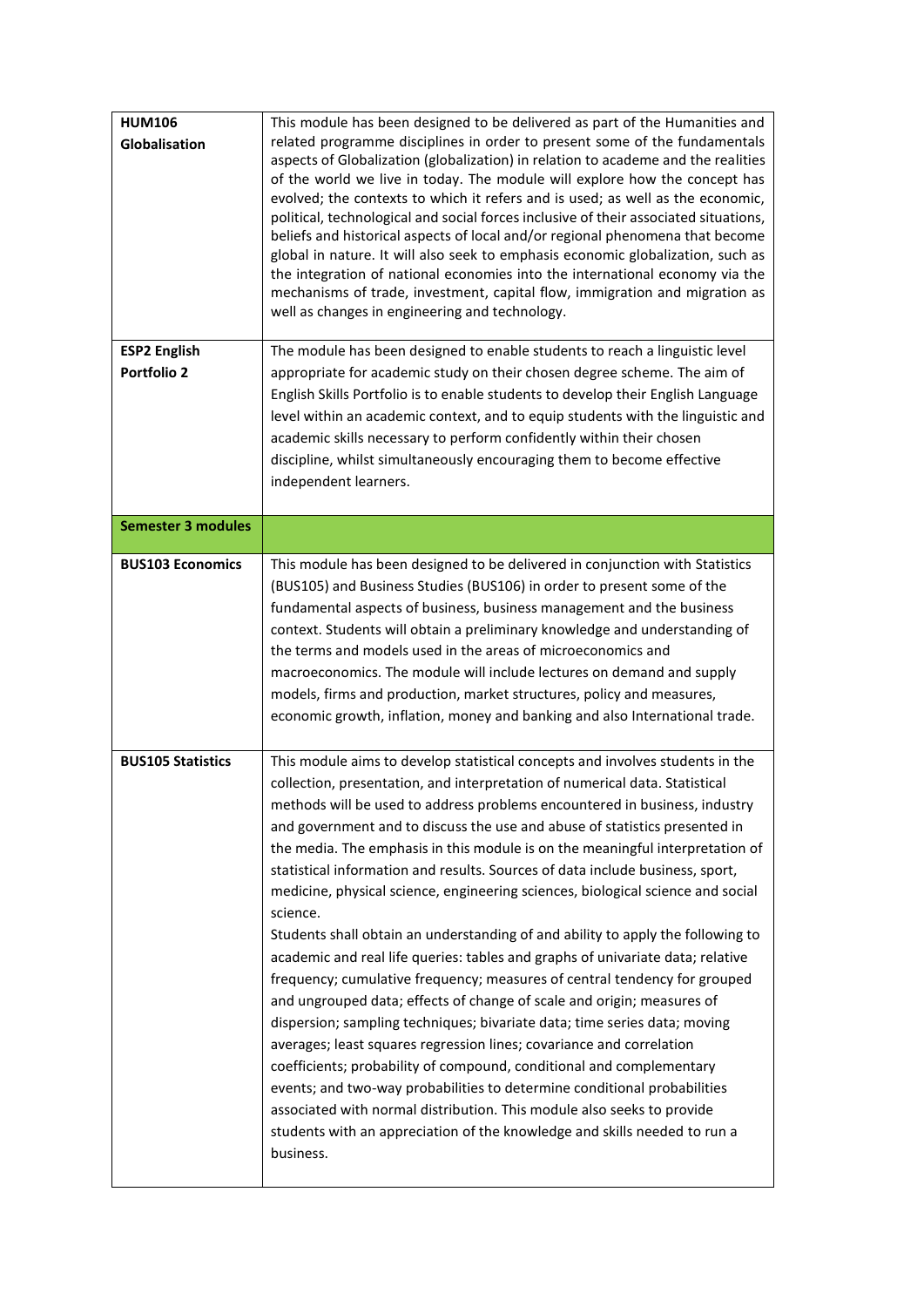| This module aims to enable candidates to invest in thinking strategies to allow                                                                                                                                                                                                                                                                                                                                                                                                                                                                                                                                                                                                                                                                                                                                                                                                   |
|-----------------------------------------------------------------------------------------------------------------------------------------------------------------------------------------------------------------------------------------------------------------------------------------------------------------------------------------------------------------------------------------------------------------------------------------------------------------------------------------------------------------------------------------------------------------------------------------------------------------------------------------------------------------------------------------------------------------------------------------------------------------------------------------------------------------------------------------------------------------------------------|
| and enhance their understanding and interpretation of the focus of an<br>argument/disagreement; ability to effectively evaluate the rationale and<br>evidence to support claims; assess the credibility of sources made in a claim;<br>and formulate and deliver clear and well-structured arguments/opinion. In<br>addition the module also provides a supportive academic and pastoral<br>framework for students. Lecture subjects will include involve coverage of the<br>fundamentals of critical thinking and to show how these can be applied to<br>everyday life. This will involve developing an awareness of: understanding what<br>an argument is claiming, assessing if an argument works or not, constructing an<br>effective argument of your own. Understanding the key criteria e.g. bias,<br>neutrality, vested interest to lie or tell the truth and reputation. |
| The module has been designed to enable students to reach a linguistic level<br>appropriate for academic study on their chosen degree scheme. The aim of<br>English Skills Portfolio is to enable students to develop their English Language<br>level within an academic context, and to equip students with the linguistic and<br>academic skills necessary to perform confidently within their chosen<br>discipline, whilst simultaneously encouraging them to become effective<br>independent learners.                                                                                                                                                                                                                                                                                                                                                                         |
|                                                                                                                                                                                                                                                                                                                                                                                                                                                                                                                                                                                                                                                                                                                                                                                                                                                                                   |

|                            | <b>Foundation (FHEQ Level 3) Studies in Business, Economics, Accounting</b>      |
|----------------------------|----------------------------------------------------------------------------------|
|                            | and Finance (Entry Point B of 3 semester) Overview                               |
|                            |                                                                                  |
| <b>Semester 1 modules</b>  |                                                                                  |
| <b>ILS003 Interactive</b>  | This module has been designed to be delivered in conjunction with Principles     |
| <b>Learning Skills and</b> | of ICT in order to benchmark and satisfy the progression criteria with regard    |
| Communication              | to student communication and learning skills competency. Focus is put on the     |
| (ILSC)                     | relevant transferable and portable skills of effective and professional          |
|                            | communication.                                                                   |
|                            | The course utilizes a number of practical activities to allow candidates to      |
|                            | achieve these essential skills, students will be introduced to techniques and    |
|                            | strategies to manage speech anxiety; enhance grammar and vocabulary, think       |
|                            | critically under pressure; research, package and deliver logical and persuasive  |
|                            | communication both orally and in a variety of written formats; summarise;        |
|                            | and become an effective listener; understand cultural and gender differences;    |
|                            | and work effectively in a team and as an individual.                             |
|                            |                                                                                  |
| <b>ICT Support</b>         |                                                                                  |
| <b>ESP2 English</b>        | The module has been designed to enable students to reach a linguistic level      |
| <b>Portfolio 2</b>         | appropriate for academic study on their chosen degree scheme. The aim of         |
|                            | English Skills Portfolio is to enable students to develop their English Language |
|                            | level within an academic context, and to equip students with the linguistic and  |
|                            | academic skills necessary to perform confidently within their chosen             |
|                            | discipline, whilst simultaneously encouraging them to become effective           |
|                            | independent learners.                                                            |
|                            |                                                                                  |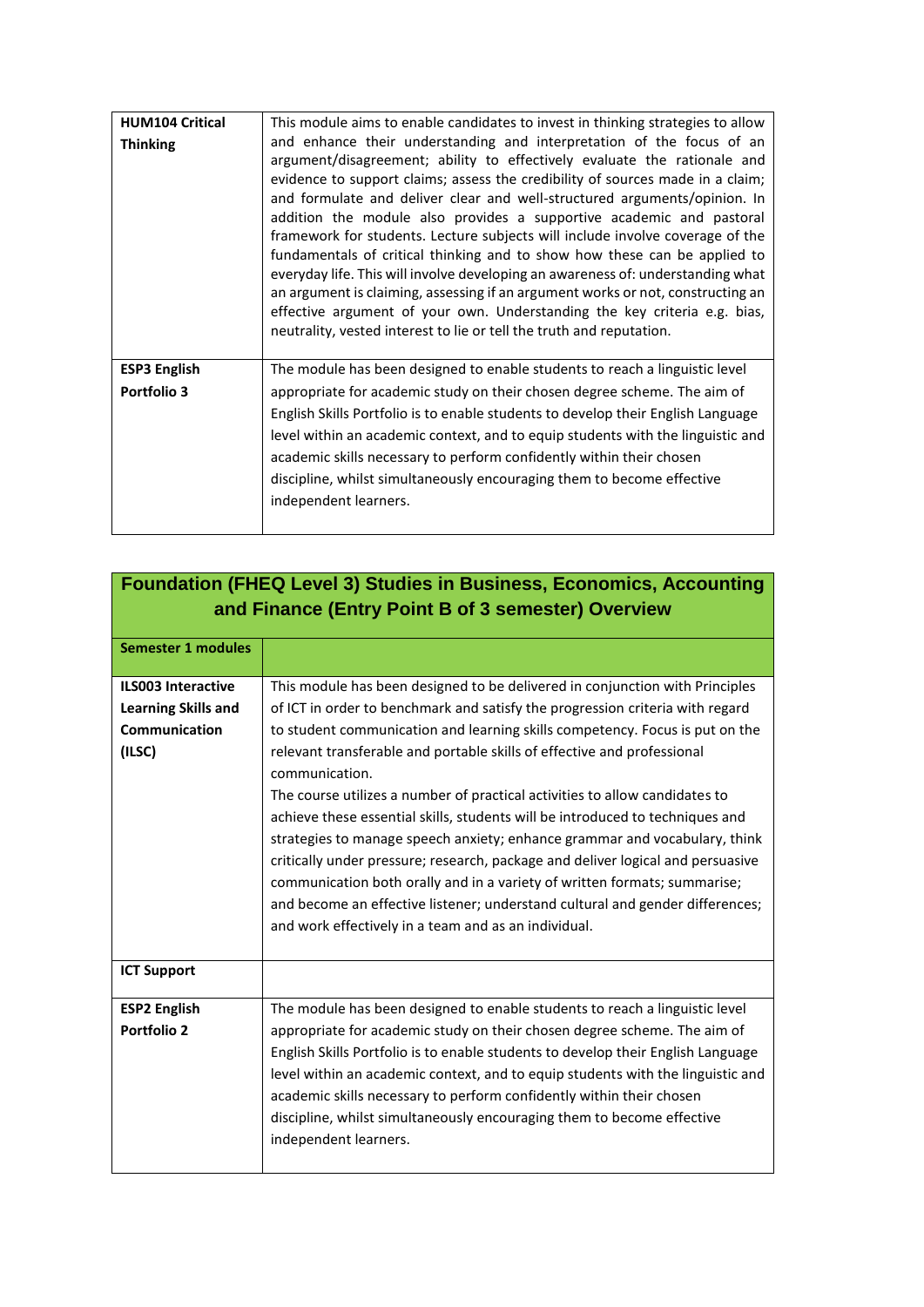| <b>BUS106 Business</b>    | The module has been developed in order to present some of the fundamental                                                                                             |
|---------------------------|-----------------------------------------------------------------------------------------------------------------------------------------------------------------------|
| <b>Studies</b>            | aspects of business and business management to students. By encouraging                                                                                               |
|                           | candidates to impart this knowledge in an open class forum (small group                                                                                               |
|                           | tutorial presentations), the beginnings of professional organisation and                                                                                              |
|                           | presentation skills in a business-facing context are developed and                                                                                                    |
|                           | encouraged. Successful completion of this module indicates that students                                                                                              |
|                           | have obtained a good understanding of and ability to apply the requisite                                                                                              |
|                           | business planning, marketing and HRM knowledge and skills. The lecture                                                                                                |
|                           | within this module include topics such as business planning, marketing a                                                                                              |
|                           | product, HRM - managing people and also managing the operations of a                                                                                                  |
|                           | business.                                                                                                                                                             |
|                           |                                                                                                                                                                       |
| <b>HUM106</b>             | This module has been designed to be delivered as part of the Humanities and                                                                                           |
| Globalisation             | related programme disciplines in order to present some of the fundamentals                                                                                            |
|                           | aspects of Globalization (globalization) in relation to academe and the realities                                                                                     |
|                           | of the world we live in today. The module will explore how the concept has                                                                                            |
|                           | evolved; the contexts to which it refers and is used; as well as the economic,                                                                                        |
|                           | political, technological and social forces inclusive of their associated situations,<br>beliefs and historical aspects of local and/or regional phenomena that become |
|                           | global in nature. It will also seek to emphasis economic globalization, such as                                                                                       |
|                           | the integration of national economies into the international economy via the                                                                                          |
|                           | mechanisms of trade, investment, capital flow, immigration and migration as                                                                                           |
|                           | well as changes in engineering and technology.                                                                                                                        |
|                           |                                                                                                                                                                       |
| <b>ESP2 English</b>       | The module has been designed to enable students to reach a linguistic level                                                                                           |
| <b>Portfolio 2</b>        | appropriate for academic study on their chosen degree scheme. The aim of                                                                                              |
|                           | English Skills Portfolio is to enable students to develop their English Language                                                                                      |
|                           | level within an academic context, and to equip students with the linguistic and                                                                                       |
|                           | academic skills necessary to perform confidently within their chosen                                                                                                  |
|                           | discipline, whilst simultaneously encouraging them to become effective                                                                                                |
|                           | independent learners.                                                                                                                                                 |
|                           |                                                                                                                                                                       |
| <b>Semester 2 modules</b> |                                                                                                                                                                       |
|                           |                                                                                                                                                                       |
| <b>BUS103 Economics</b>   | This module has been designed to be delivered in conjunction with Statistics                                                                                          |
|                           | (BUS105) and Business Studies (BUS106) in order to present some of the                                                                                                |
|                           | fundamental aspects of business, business management and the business                                                                                                 |
|                           | context. Students will obtain a preliminary knowledge and understanding of                                                                                            |
|                           | the terms and models used in the areas of microeconomics and                                                                                                          |
|                           | macroeconomics. The module will include lectures on demand and supply                                                                                                 |
|                           | models, firms and production, market structures, policy and measures,                                                                                                 |
|                           | economic growth, inflation, money and banking and also International trade.                                                                                           |
|                           |                                                                                                                                                                       |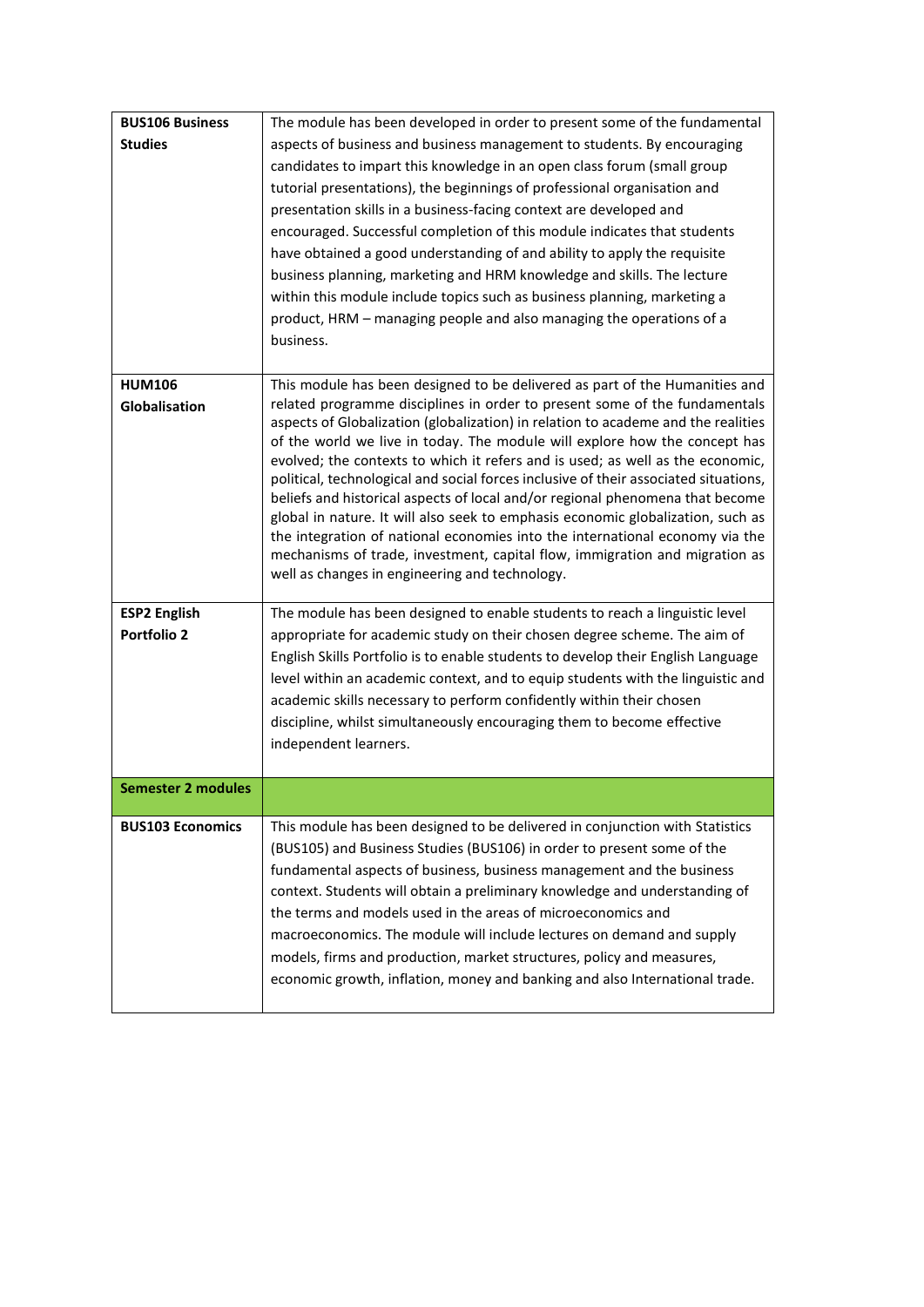| <b>BUS105 Statistics</b>                  | This module aims to develop statistical concepts and involves students in the                                                                                                                                                                                                                                                                                                                                                                                                                                                                                                                                                                                                                                                                                                                                                                                                                                                                                        |
|-------------------------------------------|----------------------------------------------------------------------------------------------------------------------------------------------------------------------------------------------------------------------------------------------------------------------------------------------------------------------------------------------------------------------------------------------------------------------------------------------------------------------------------------------------------------------------------------------------------------------------------------------------------------------------------------------------------------------------------------------------------------------------------------------------------------------------------------------------------------------------------------------------------------------------------------------------------------------------------------------------------------------|
|                                           | collection, presentation, and interpretation of numerical data. Statistical                                                                                                                                                                                                                                                                                                                                                                                                                                                                                                                                                                                                                                                                                                                                                                                                                                                                                          |
|                                           | methods will be used to address problems encountered in business, industry                                                                                                                                                                                                                                                                                                                                                                                                                                                                                                                                                                                                                                                                                                                                                                                                                                                                                           |
|                                           | and government and to discuss the use and abuse of statistics presented in                                                                                                                                                                                                                                                                                                                                                                                                                                                                                                                                                                                                                                                                                                                                                                                                                                                                                           |
|                                           | the media. The emphasis in this module is on the meaningful interpretation of                                                                                                                                                                                                                                                                                                                                                                                                                                                                                                                                                                                                                                                                                                                                                                                                                                                                                        |
|                                           | statistical information and results. Sources of data include business, sport,                                                                                                                                                                                                                                                                                                                                                                                                                                                                                                                                                                                                                                                                                                                                                                                                                                                                                        |
|                                           | medicine, physical science, engineering sciences, biological science and social                                                                                                                                                                                                                                                                                                                                                                                                                                                                                                                                                                                                                                                                                                                                                                                                                                                                                      |
|                                           | science.                                                                                                                                                                                                                                                                                                                                                                                                                                                                                                                                                                                                                                                                                                                                                                                                                                                                                                                                                             |
|                                           | Students shall obtain an understanding of and ability to apply the following to<br>academic and real life queries: tables and graphs of univariate data; relative                                                                                                                                                                                                                                                                                                                                                                                                                                                                                                                                                                                                                                                                                                                                                                                                    |
|                                           | frequency; cumulative frequency; measures of central tendency for grouped                                                                                                                                                                                                                                                                                                                                                                                                                                                                                                                                                                                                                                                                                                                                                                                                                                                                                            |
|                                           | and ungrouped data; effects of change of scale and origin; measures of                                                                                                                                                                                                                                                                                                                                                                                                                                                                                                                                                                                                                                                                                                                                                                                                                                                                                               |
|                                           | dispersion; sampling techniques; bivariate data; time series data; moving                                                                                                                                                                                                                                                                                                                                                                                                                                                                                                                                                                                                                                                                                                                                                                                                                                                                                            |
|                                           | averages; least squares regression lines; covariance and correlation                                                                                                                                                                                                                                                                                                                                                                                                                                                                                                                                                                                                                                                                                                                                                                                                                                                                                                 |
|                                           | coefficients; probability of compound, conditional and complementary                                                                                                                                                                                                                                                                                                                                                                                                                                                                                                                                                                                                                                                                                                                                                                                                                                                                                                 |
|                                           | events; and two-way probabilities to determine conditional probabilities                                                                                                                                                                                                                                                                                                                                                                                                                                                                                                                                                                                                                                                                                                                                                                                                                                                                                             |
|                                           | associated with normal distribution. This module also seeks to provide                                                                                                                                                                                                                                                                                                                                                                                                                                                                                                                                                                                                                                                                                                                                                                                                                                                                                               |
|                                           | students with an appreciation of the knowledge and skills needed to run a                                                                                                                                                                                                                                                                                                                                                                                                                                                                                                                                                                                                                                                                                                                                                                                                                                                                                            |
|                                           | business.                                                                                                                                                                                                                                                                                                                                                                                                                                                                                                                                                                                                                                                                                                                                                                                                                                                                                                                                                            |
|                                           |                                                                                                                                                                                                                                                                                                                                                                                                                                                                                                                                                                                                                                                                                                                                                                                                                                                                                                                                                                      |
|                                           |                                                                                                                                                                                                                                                                                                                                                                                                                                                                                                                                                                                                                                                                                                                                                                                                                                                                                                                                                                      |
|                                           |                                                                                                                                                                                                                                                                                                                                                                                                                                                                                                                                                                                                                                                                                                                                                                                                                                                                                                                                                                      |
| <b>HUM104 Critical</b><br><b>Thinking</b> | This module aims to enable candidates to invest in thinking strategies to allow<br>and enhance their understanding and interpretation of the focus of an<br>argument/disagreement; ability to effectively evaluate the rationale and<br>evidence to support claims; assess the credibility of sources made in a claim;<br>and formulate and deliver clear and well-structured arguments/opinion. In<br>addition the module also provides a supportive academic and pastoral<br>framework for students. Lecture subjects will include involve coverage of the<br>fundamentals of critical thinking and to show how these can be applied to<br>everyday life. This will involve developing an awareness of: understanding what<br>an argument is claiming, assessing if an argument works or not, constructing an<br>effective argument of your own. Understanding the key criteria e.g. bias,<br>neutrality, vested interest to lie or tell the truth and reputation. |
| <b>ESP3 English</b>                       | The module has been designed to enable students to reach a linguistic level                                                                                                                                                                                                                                                                                                                                                                                                                                                                                                                                                                                                                                                                                                                                                                                                                                                                                          |
| Portfolio 3                               | appropriate for academic study on their chosen degree scheme. The aim of                                                                                                                                                                                                                                                                                                                                                                                                                                                                                                                                                                                                                                                                                                                                                                                                                                                                                             |
|                                           | English Skills Portfolio is to enable students to develop their English Language                                                                                                                                                                                                                                                                                                                                                                                                                                                                                                                                                                                                                                                                                                                                                                                                                                                                                     |
|                                           | level within an academic context, and to equip students with the linguistic and                                                                                                                                                                                                                                                                                                                                                                                                                                                                                                                                                                                                                                                                                                                                                                                                                                                                                      |
|                                           | academic skills necessary to perform confidently within their chosen                                                                                                                                                                                                                                                                                                                                                                                                                                                                                                                                                                                                                                                                                                                                                                                                                                                                                                 |
|                                           | discipline, whilst simultaneously encouraging them to become effective                                                                                                                                                                                                                                                                                                                                                                                                                                                                                                                                                                                                                                                                                                                                                                                                                                                                                               |
|                                           | independent learners.                                                                                                                                                                                                                                                                                                                                                                                                                                                                                                                                                                                                                                                                                                                                                                                                                                                                                                                                                |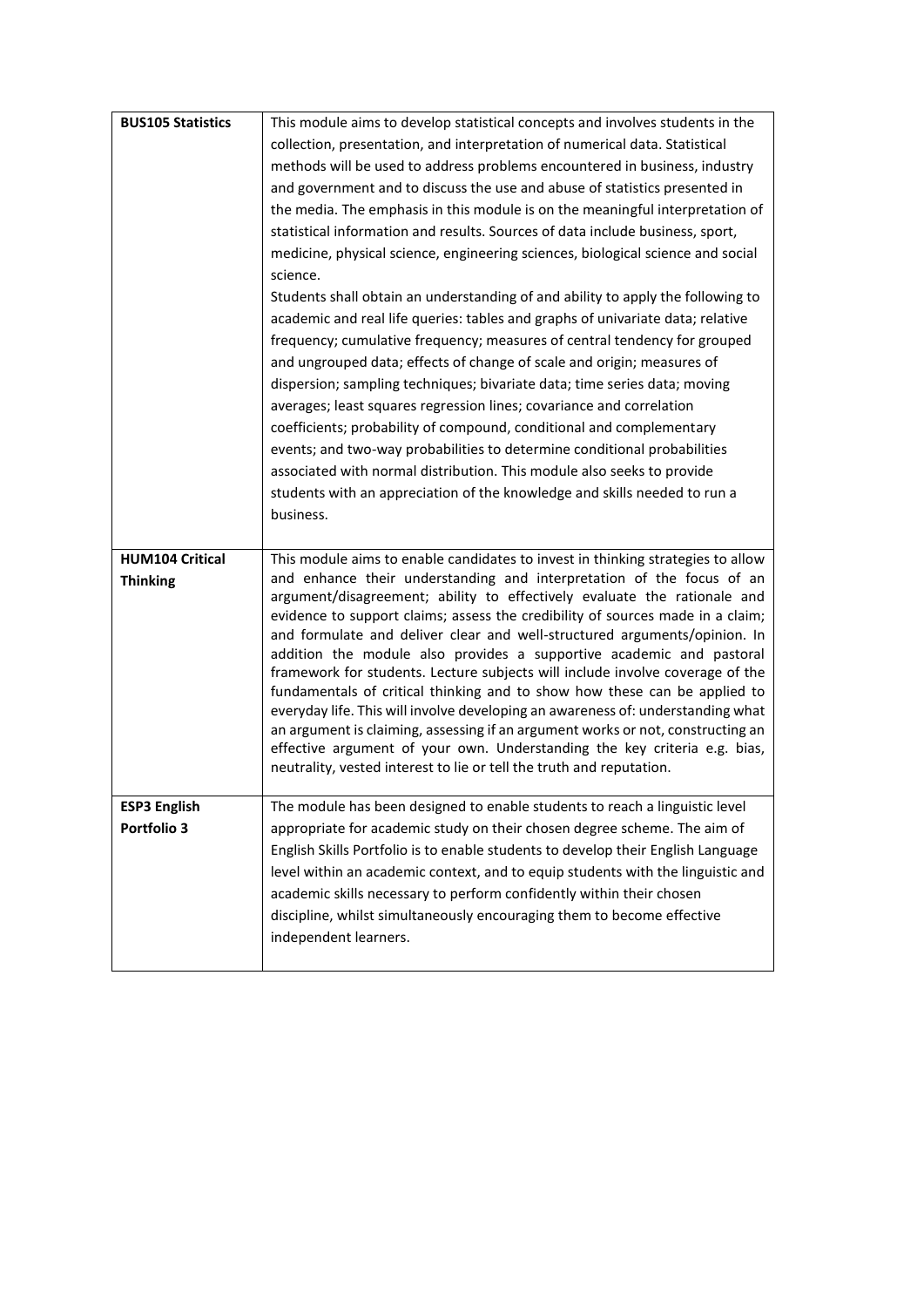| <b>Foundation (FHEQ Level 3) Studies in Business, Economics, Accounting</b><br>and Finance (November Entry) Overview |                                                                                                                                                                                                                                                                                                                                                                                                                                                                                                                                                                                                                                                                                                                                                                                                                                                                                                                                                                                                                                                                                                                                                                                   |
|----------------------------------------------------------------------------------------------------------------------|-----------------------------------------------------------------------------------------------------------------------------------------------------------------------------------------------------------------------------------------------------------------------------------------------------------------------------------------------------------------------------------------------------------------------------------------------------------------------------------------------------------------------------------------------------------------------------------------------------------------------------------------------------------------------------------------------------------------------------------------------------------------------------------------------------------------------------------------------------------------------------------------------------------------------------------------------------------------------------------------------------------------------------------------------------------------------------------------------------------------------------------------------------------------------------------|
| <b>Semester One</b><br><b>Modules</b>                                                                                |                                                                                                                                                                                                                                                                                                                                                                                                                                                                                                                                                                                                                                                                                                                                                                                                                                                                                                                                                                                                                                                                                                                                                                                   |
| <b>ILS003 Interactive</b><br><b>Learning Skills and</b><br>Communication<br>(ILSC)                                   | This module has been designed to be delivered in conjunction with Principles<br>of ICT in order to benchmark and satisfy the progression criteria with regard<br>to student communication and learning skills competency. Focus is put on the<br>relevant transferable and portable skills of effective and professional<br>communication.<br>The course utilizes a number of practical activities to allow candidates to<br>achieve these essential skills, students will be introduced to techniques and<br>strategies to manage speech anxiety; enhance grammar and vocabulary, think<br>critically under pressure; research, package and deliver logical and persuasive<br>communication both orally and in a variety of written formats; summarise;<br>and become an effective listener; understand cultural and gender differences;<br>and work effectively in a team and as an individual.                                                                                                                                                                                                                                                                                 |
| <b>ICT003 Principles of</b><br>ICT                                                                                   | This Principles of ICT module attempts to deliver an accurate snapshot of the<br>state of ICT as it exists currently, as well as to equip the student with a useful<br>set of skills in the use of common productivity software and Internet based<br>applications. The module introduces candidates to the interesting challenges<br>that ICT presents today and covers many anchor points that may serve as a<br>bridge to their interests and lifestyles. These bridges include the technology in<br>their mobile telephones, computing equipment, home appliances, motor<br>vehicles, shopping, movies and entertainment software. Students shall obtain<br>a good understanding of and ability to apply common applications (Ms Word,<br>Excel and Power Point) to document creation, data collation and presentation<br>whilst students will also be made aware of the benefits of using web based<br>applications for information presentation and will be expected to use IT to<br>communicate information effectively in a variety of forms. Students will learn<br>to identify important considerations involved in the choice and maintenance<br>of a computer system. |
| <b>Semester Two</b><br><b>Modules</b>                                                                                |                                                                                                                                                                                                                                                                                                                                                                                                                                                                                                                                                                                                                                                                                                                                                                                                                                                                                                                                                                                                                                                                                                                                                                                   |
| <b>BUS106 Business</b><br><b>Studies</b>                                                                             | The module has been developed in order to present some of the fundamental<br>aspects of business and business management to students. By encouraging<br>candidates to impart this knowledge in an open class forum (small group<br>tutorial presentations), the beginnings of professional organisation and<br>presentation skills in a business-facing context are developed and<br>encouraged. Successful completion of this module indicates that students<br>have obtained a good understanding of and ability to apply the requisite<br>business planning, marketing and HRM knowledge and skills. The lecture<br>within this module include topics such as business planning, marketing a<br>product, HRM - managing people and also managing the operations of a<br>business.                                                                                                                                                                                                                                                                                                                                                                                              |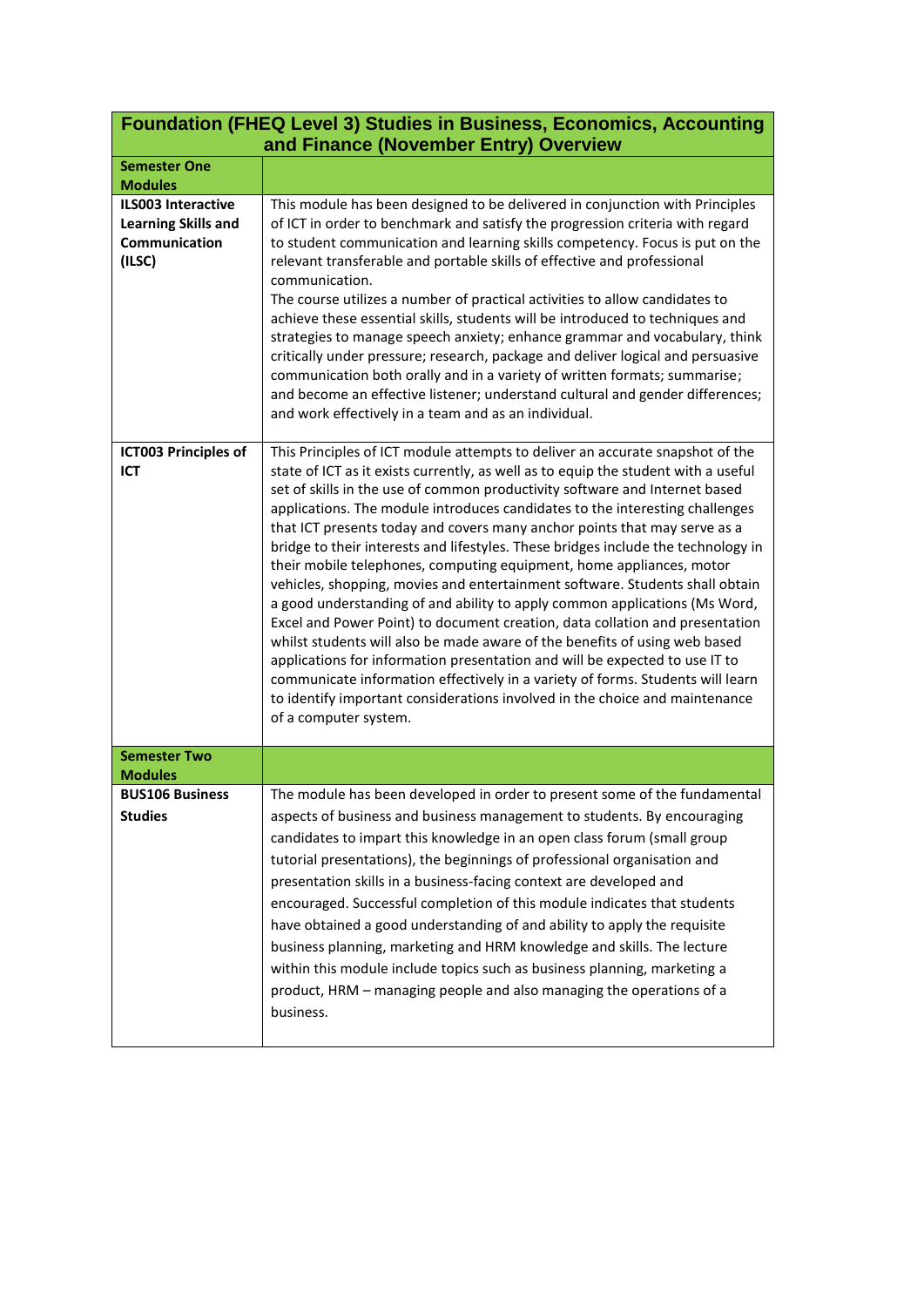| <b>HUM102</b>            | The Composition and Style module aims to provide students with a structured                                                                                           |
|--------------------------|-----------------------------------------------------------------------------------------------------------------------------------------------------------------------|
| <b>Composition and</b>   | introduction to all aspects and stages of the academic writing process. It is                                                                                         |
| <b>Style</b>             | designed to allow students the knowledge required for the preparation and                                                                                             |
|                          | completion of written assignments within University parameters. This includes                                                                                         |
|                          | research and note-taking; structuring work; drafting and redrafting; editing                                                                                          |
|                          | and proof-reading; achieving an effective academic style; referencing; writing                                                                                        |
|                          | effectively under exam conditions; using feedback on your written work and                                                                                            |
|                          | grammar and punctuation. In addition the module also provides a supportive                                                                                            |
|                          | academic and pastoral framework for students.                                                                                                                         |
|                          |                                                                                                                                                                       |
| <b>HUM106</b>            | This module has been designed to be delivered as part of the Humanities and                                                                                           |
| Globalisation            | related programme disciplines in order to present some of the fundamentals                                                                                            |
|                          | aspects of Globalization (globalization) in relation to academe and the realities                                                                                     |
|                          | of the world we live in today. The module will explore how the concept has                                                                                            |
|                          | evolved; the contexts to which it refers and is used; as well as the economic,                                                                                        |
|                          | political, technological and social forces inclusive of their associated situations,<br>beliefs and historical aspects of local and/or regional phenomena that become |
|                          | global in nature. It will also seek to emphasis economic globalization, such as                                                                                       |
|                          | the integration of national economies into the international economy via the                                                                                          |
|                          | mechanisms of trade, investment, capital flow, immigration and migration as                                                                                           |
|                          | well as changes in engineering and technology.                                                                                                                        |
|                          |                                                                                                                                                                       |
|                          |                                                                                                                                                                       |
| <b>Semester Three</b>    |                                                                                                                                                                       |
| <b>Modules</b>           |                                                                                                                                                                       |
| <b>BUS105 Statistics</b> | This module aims to develop statistical concepts and involves students in the                                                                                         |
|                          | collection, presentation, and interpretation of numerical data. Statistical                                                                                           |
|                          | methods will be used to address problems encountered in business, industry<br>and government and to discuss the use and abuse of statistics presented in              |
|                          | the media. The emphasis in this module is on the meaningful interpretation of                                                                                         |
|                          | statistical information and results. Sources of data include business, sport,                                                                                         |
|                          | medicine, physical science, engineering sciences, biological science and social                                                                                       |
|                          | science.                                                                                                                                                              |
|                          | Students shall obtain an understanding of and ability to apply the following to                                                                                       |
|                          | academic and real life queries: tables and graphs of univariate data; relative                                                                                        |
|                          | frequency; cumulative frequency; measures of central tendency for grouped<br>and ungrouped data; effects of change of scale and origin; measures of                   |
|                          | dispersion; sampling techniques; bivariate data; time series data; moving                                                                                             |
|                          | averages; least squares regression lines; covariance and correlation                                                                                                  |
|                          | coefficients; probability of compound, conditional and complementary                                                                                                  |
|                          | events; and two-way probabilities to determine conditional probabilities                                                                                              |
|                          | associated with normal distribution. This module also seeks to provide                                                                                                |
|                          | students with an appreciation of the knowledge and skills needed to run a<br>business.                                                                                |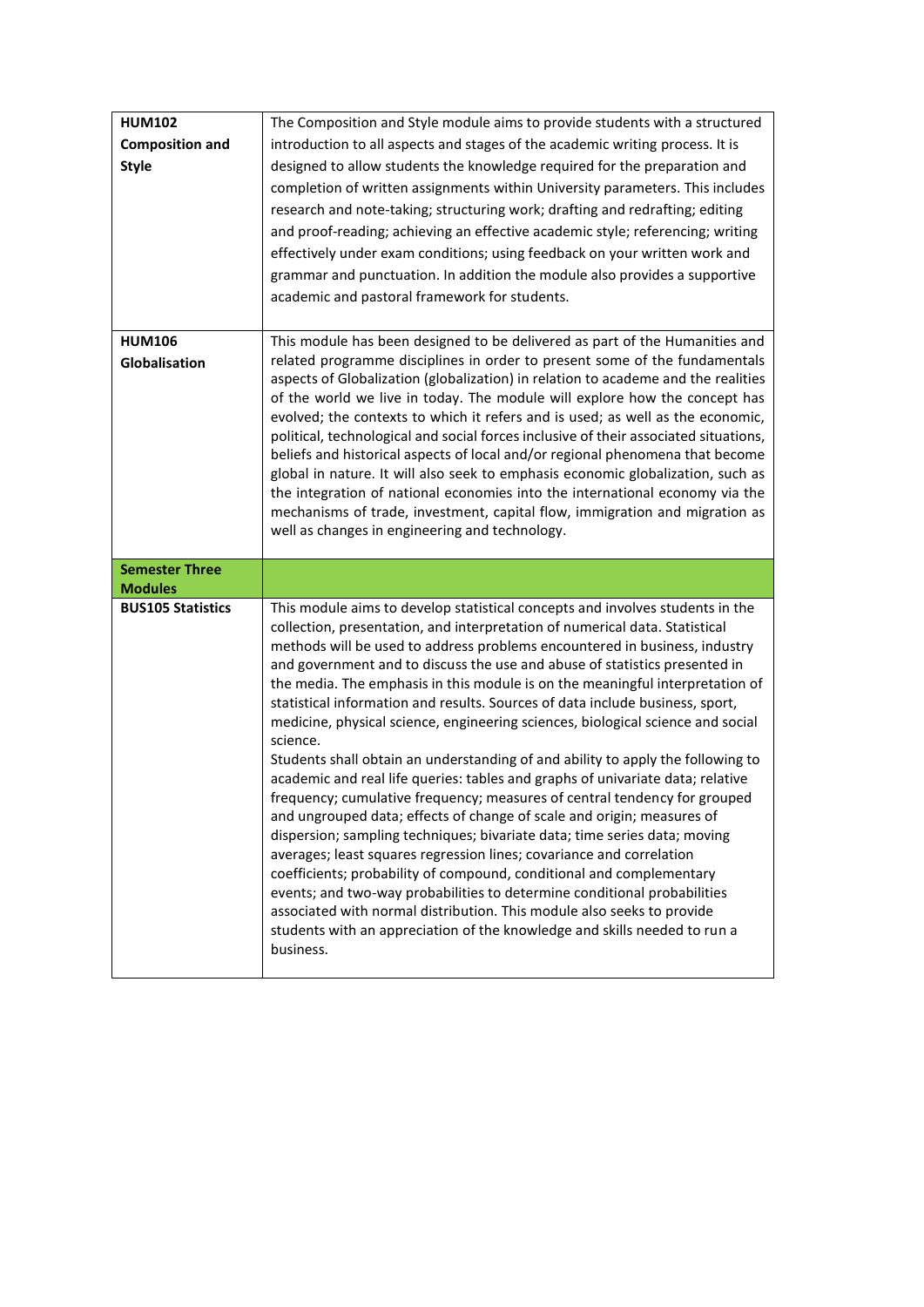| <b>HUM104 Critical</b><br><b>Thinking</b> | This module aims to enable candidates to invest in thinking strategies to allow<br>and enhance their understanding and interpretation of the focus of an<br>argument/disagreement; ability to effectively evaluate the rationale and<br>evidence to support claims; assess the credibility of sources made in a claim;<br>and formulate and deliver clear and well-structured arguments/opinion. In<br>addition the module also provides a supportive academic and pastoral<br>framework for students. Lecture subjects will include involve coverage of the<br>fundamentals of critical thinking and to show how these can be applied to<br>everyday life. This will involve developing an awareness of: understanding what<br>an argument is claiming, assessing if an argument works or not, constructing an<br>effective argument of your own. Understanding the key criteria e.g. bias,<br>neutrality, vested interest to lie or tell the truth and reputation. |
|-------------------------------------------|----------------------------------------------------------------------------------------------------------------------------------------------------------------------------------------------------------------------------------------------------------------------------------------------------------------------------------------------------------------------------------------------------------------------------------------------------------------------------------------------------------------------------------------------------------------------------------------------------------------------------------------------------------------------------------------------------------------------------------------------------------------------------------------------------------------------------------------------------------------------------------------------------------------------------------------------------------------------|
| <b>BUS103 Economics</b>                   | This module has been designed to be delivered in conjunction with Statistics<br>(Statistics) and Business Studies (BUS106) in order to present some of the<br>fundamental aspects of business, business management and the business<br>context. Students will obtain a preliminary knowledge and understanding of<br>the terms and models used in the areas of microeconomics and<br>macroeconomics. The module will include lectures on demand and supply<br>models, firms and production, market structures, policy and measures,<br>economic growth, inflation, money and banking and also International trade.                                                                                                                                                                                                                                                                                                                                                   |

| <b>Level 1 (FHEQ Level 4) Accounting &amp; Finance Overview</b>               |                                                                                                                                                                                                                                                                                                                                                                                                                                                                                                                                                     |
|-------------------------------------------------------------------------------|-----------------------------------------------------------------------------------------------------------------------------------------------------------------------------------------------------------------------------------------------------------------------------------------------------------------------------------------------------------------------------------------------------------------------------------------------------------------------------------------------------------------------------------------------------|
| <b>Semester One</b>                                                           |                                                                                                                                                                                                                                                                                                                                                                                                                                                                                                                                                     |
| <b>Modules</b>                                                                |                                                                                                                                                                                                                                                                                                                                                                                                                                                                                                                                                     |
| <b>DBE1002 Interactive</b>                                                    | This module has been designed to benchmark and satisfy the progression                                                                                                                                                                                                                                                                                                                                                                                                                                                                              |
| <b>Learning Skills and</b>                                                    | criteria with regard to student communication and learning skills                                                                                                                                                                                                                                                                                                                                                                                                                                                                                   |
| Communication                                                                 | competency. Focus is put on the relevant transferable and portable skills of                                                                                                                                                                                                                                                                                                                                                                                                                                                                        |
| (ILSC)                                                                        | effective and professional communication.                                                                                                                                                                                                                                                                                                                                                                                                                                                                                                           |
|                                                                               | The course utilizes a number of practical activities to allow candidates to<br>achieve these essential skills, students will be introduced to techniques and<br>strategies to manage speech anxiety; enhance grammar and vocabulary,<br>think critically under pressure; research, package and deliver logical and<br>persuasive communication both orally and in a variety of written formats;<br>summarise; and become an effective listener; understand cultural and<br>gender differences; and work effectively in a team and as an individual. |
| IC-1002 Maths for<br><b>Accounting &amp;</b><br>Finance &<br><b>Economics</b> | This module aims to prepare and equip students to undertake mathematical<br>analysis and techniques in Accounting and Finance. Topics will include<br>arithmetic, algebra, coordinate geometry, differentiation, mathematics of<br>finance and growth and economic applications of functions and derivatives.                                                                                                                                                                                                                                       |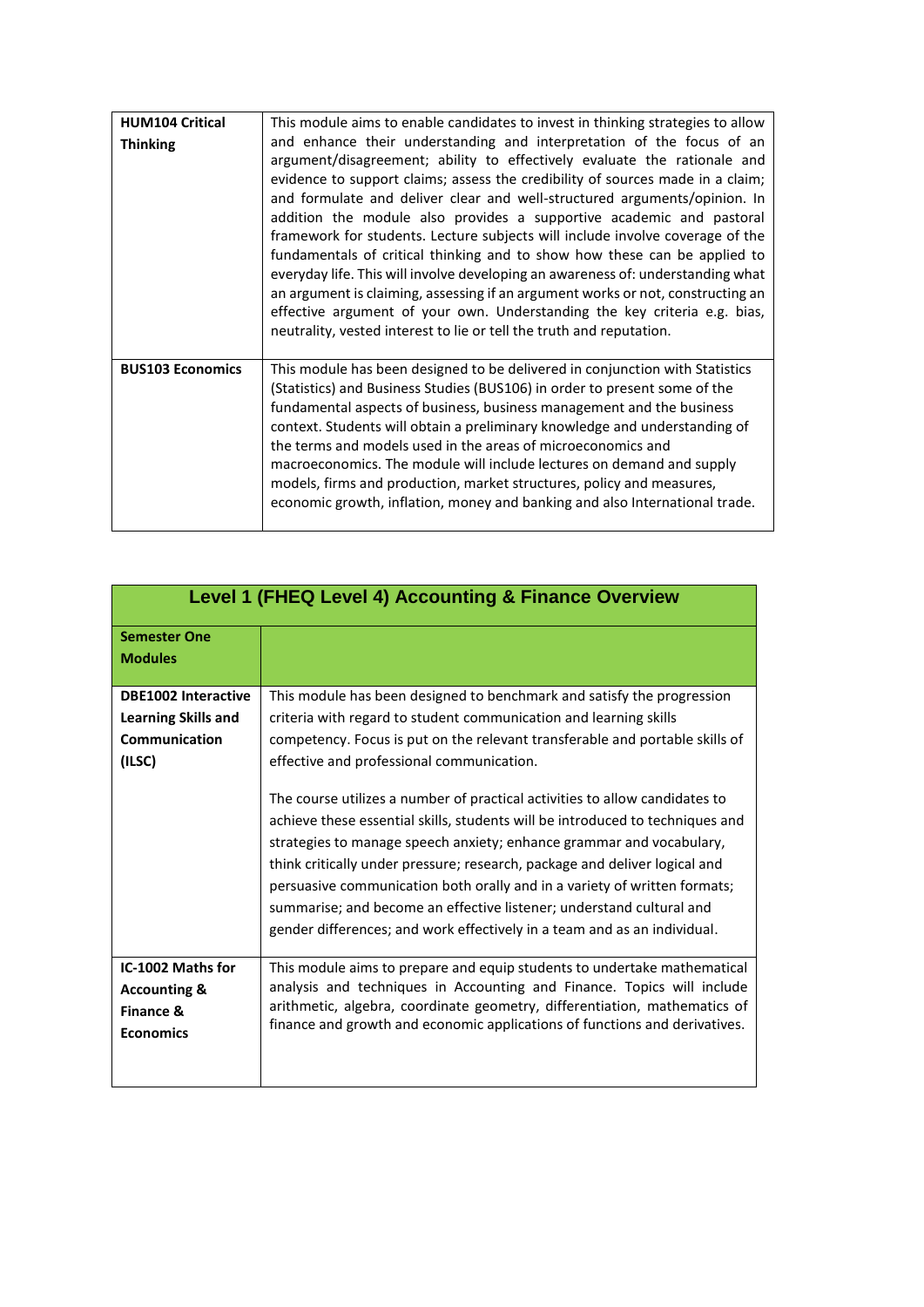| IC-1004 Accounting                                                                      | Every business uses accounting techniques to operate and survive.<br>Therefore accounting is the language of business and learning the language<br>of accounting is essential for anyone that must make a decision based on<br>financial data and financial information.<br>This module aims to provide an insight to the basic principles and mechanics<br>behind the preparation of financial statements and the use of financial<br>information in the decision making process of a business.<br>Thus it introduces students to the fundamentals of financial and<br>management accounting providing them with a basic toolkit for<br>communicating financial performance to stakeholders and evaluating the<br>business performance by using the information generated by the accounting<br>system.                                                                                                                               |
|-----------------------------------------------------------------------------------------|---------------------------------------------------------------------------------------------------------------------------------------------------------------------------------------------------------------------------------------------------------------------------------------------------------------------------------------------------------------------------------------------------------------------------------------------------------------------------------------------------------------------------------------------------------------------------------------------------------------------------------------------------------------------------------------------------------------------------------------------------------------------------------------------------------------------------------------------------------------------------------------------------------------------------------------|
| IC-1007 Marketing<br>and Strategy                                                       | The module aims to prepare students for a range of marketing and strategy<br>modules in future years of study. Topics include strategic management<br>including critical success factors, strategic analysis, resource based view,<br>functional strategies, change management, the concepts of segmentation,<br>targeting and positioning, consumer and organisational buying behaviour<br>and marketing information systems / market research.                                                                                                                                                                                                                                                                                                                                                                                                                                                                                      |
| <b>IC-1014 Economics</b><br>for Business &<br><b>Accounting &amp;</b><br><b>Finance</b> | This module builds provides a rigorous understanding of basic micro-and<br>macro-economic principles by combining theory and application to<br>contemporary issues, such that students have a sound basis for progression<br>to understand the context for business/finance actions in the wider<br>economy. Topics will include supply, demand and elasticity, utility and<br>indifference curve analysis, alternative market structures, unemployment<br>and inflation, aggregate demand and aggregate supply.                                                                                                                                                                                                                                                                                                                                                                                                                      |
| <b>Semester Two</b><br><b>Modules</b>                                                   |                                                                                                                                                                                                                                                                                                                                                                                                                                                                                                                                                                                                                                                                                                                                                                                                                                                                                                                                       |
| IC-1502 Finance                                                                         | This module has been designed to provide students with underpinning<br>knowledge and understanding of finance and investment principles and to<br>provide a solid grounding for the more advanced intellectual approach<br>required in undergraduate study.<br>Investment and finance are of crucial importance in the support of all<br>business activities so this course is designed to introduce the basic concepts<br>on which investment and finance are based, providing students with a toolkit<br>that enables a better understanding of the performance of businesses and<br>the decisions and problems they face.<br>Overall the aim is to develop an understanding and knowledge of new<br>investment appraisal, cost of capital, and the effect of capital structure on<br>the value of a firm. The module will also consider issues regarding the<br>optimal capital structure, dividend policy and financial distress. |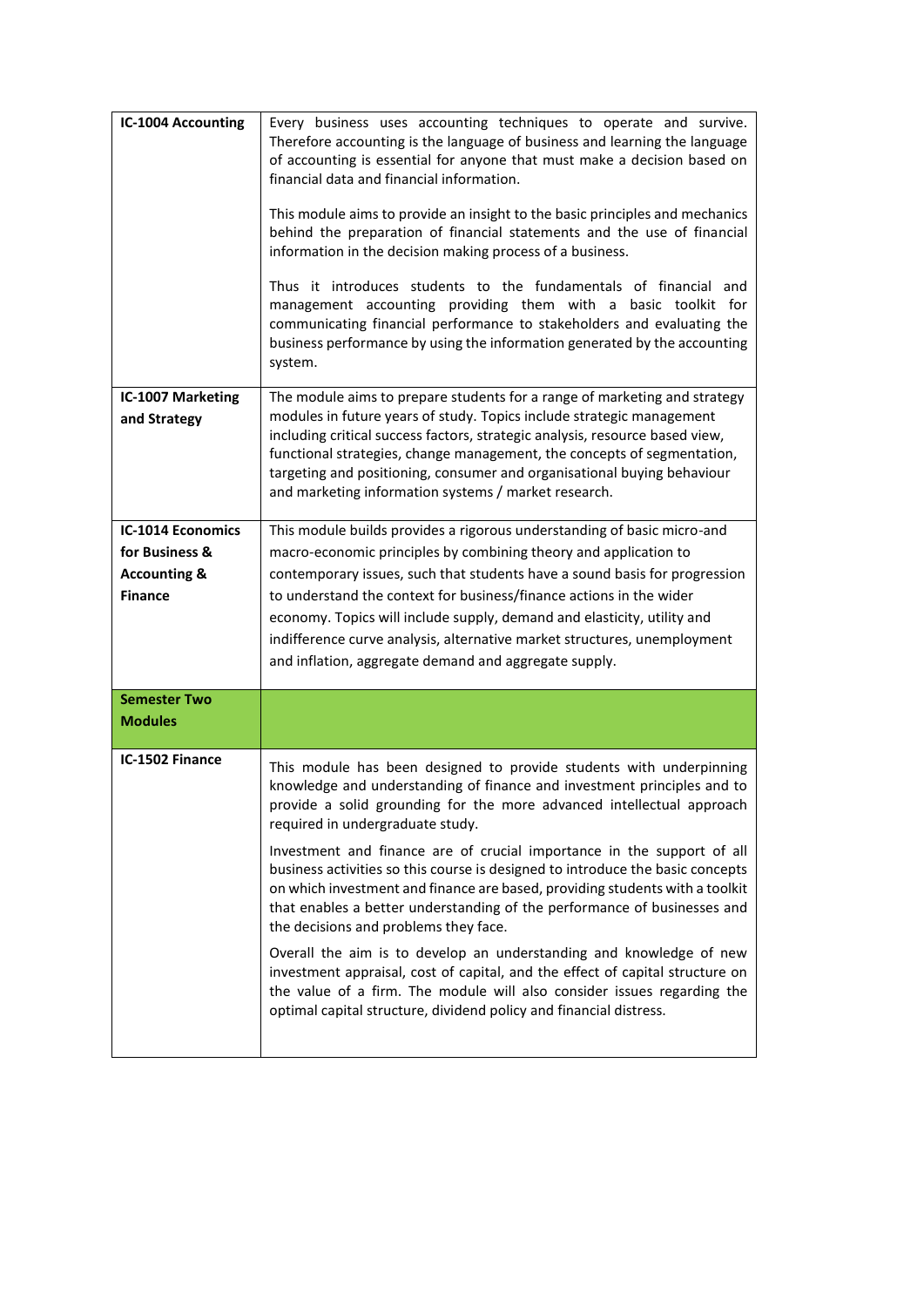| IC-1503 Statistics for  | The module will provide an overview of the statistical methods necessary        |
|-------------------------|---------------------------------------------------------------------------------|
|                         |                                                                                 |
| <b>Accounting &amp;</b> | for economic analysis, focusing specifically on the use of computer             |
| <b>Finance</b>          | packages (primarily SPSS) to conduct statistical analysis.                      |
|                         |                                                                                 |
|                         | Other topics will include probability distributions, hypothesis testing, data   |
|                         | preparation, analysis of difference, analysis of variance, cluster analysis and |
|                         | non-parametric statistics.                                                      |
|                         |                                                                                 |
| IC-1508 Managing        | This module provides students with an introduction to the study of the          |
| People and              | organisation and management of people. It considers the historical              |
| <b>Operations</b>       | development of people management and critically evaluates principal             |
|                         | theoretical approaches to the management of people in organisations.            |
|                         |                                                                                 |
|                         | A consideration of the importance of the organisational context is given.       |
|                         | The module also discusses key concepts, theories and research related to        |
|                         | organising and leading people in organisations and their implications for       |
|                         | management practice. In doing so, this module provides the foundations of       |
|                         | the study of organisational behaviour and human resource management at          |
|                         | level                                                                           |
|                         |                                                                                 |
| $IC-1514$               | To introduce students to the fundamentals of management accounting.             |
| <b>Foundations of</b>   | Both Financial and Management Accounting are of critical importance in          |
| Management              | the support of all business activities so this course is designed to introduce  |
|                         |                                                                                 |
| <b>Accounting</b>       | the basic concepts on which management accounting is based, providing           |
|                         | students with a toolkit that enables a better understanding of the              |
|                         | performance of businesses and the decisions and problems they face.             |
|                         | Topics will include overhead allocation and absorption, introduction to         |
|                         | budgeting and breakeven analysis.                                               |
|                         |                                                                                 |

| <b>Level 1 (FHEQ Level 4) Business Overview</b> |                                                                               |
|-------------------------------------------------|-------------------------------------------------------------------------------|
|                                                 |                                                                               |
| <b>Semester One</b>                             |                                                                               |
| <b>Modules</b>                                  |                                                                               |
|                                                 |                                                                               |
| <b>DBE1002 Interactive</b>                      | This module has been designed to benchmark and satisfy the progression        |
| Learning Skills and                             | criteria with regard to student communication and learning skills             |
| <b>Communication</b>                            | competency. Focus is put on the relevant transferable and portable skills of  |
| (ILSC)                                          | effective and professional communication.                                     |
|                                                 |                                                                               |
|                                                 | The course utilizes a number of practical activities to allow candidates to   |
|                                                 | achieve these essential skills, students will be introduced to techniques and |
|                                                 | strategies to manage speech anxiety; enhance grammar and vocabulary,          |
|                                                 | think critically under pressure; research, package and deliver logical and    |
|                                                 |                                                                               |
|                                                 | persuasive communication both orally and in a variety of written formats;     |
|                                                 | summarise; and become an effective listener; understand cultural and          |
|                                                 | gender differences; and work effectively in a team and as an individual.      |
|                                                 |                                                                               |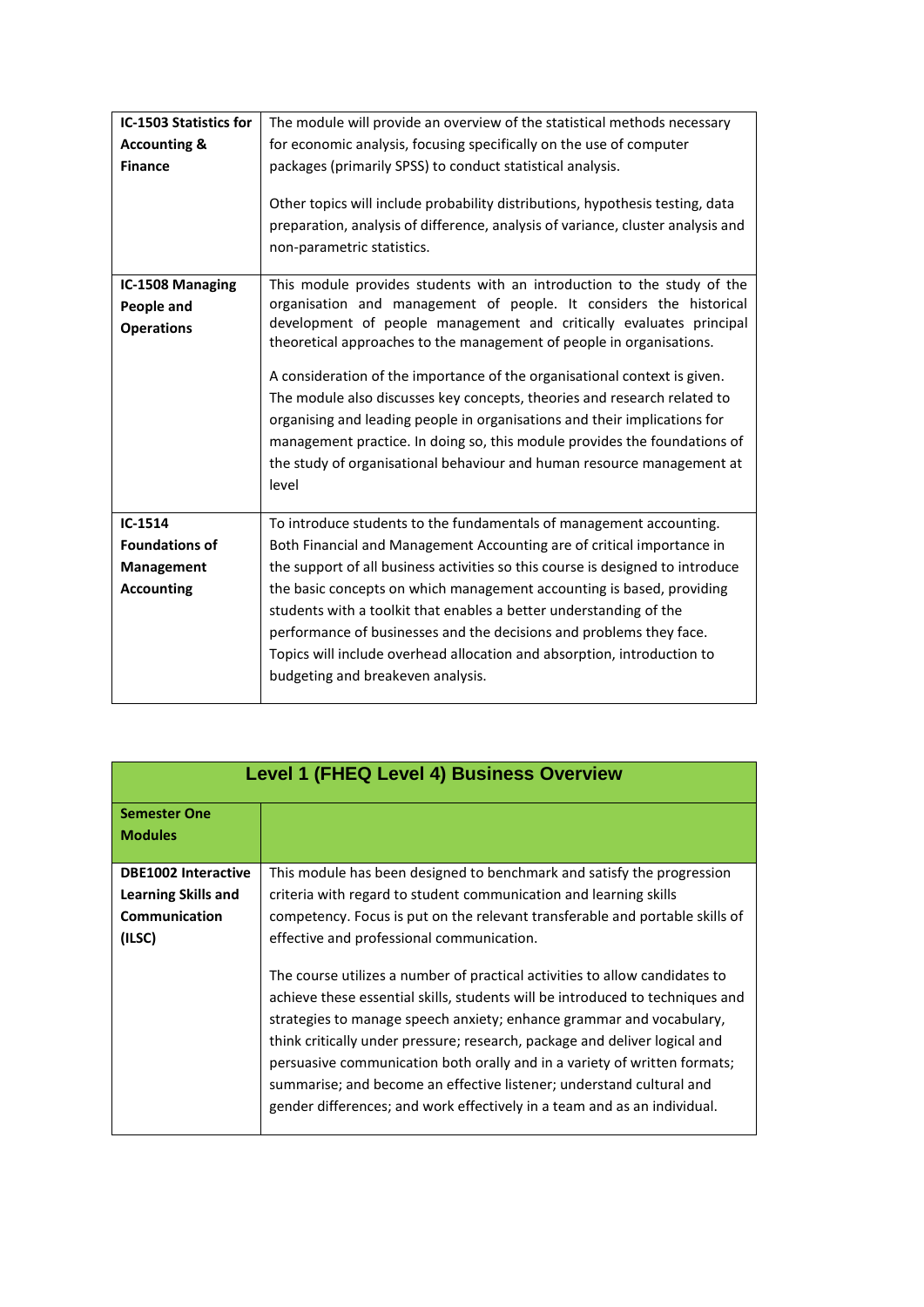| <b>IC-1003 Accounting</b><br>for Business                                                 | To introduce students to the fundamentals of financial and management<br>Accounting is of critical importance when supporting all<br>accounting.<br>business activities and this module has been designed to introduce the basic<br>concepts on which accounting is based. Thus providing students with a basic<br>toolkit for understanding the financial side of business performance and<br>financial decision making problems that a business may face.                                                                                                                                                          |
|-------------------------------------------------------------------------------------------|----------------------------------------------------------------------------------------------------------------------------------------------------------------------------------------------------------------------------------------------------------------------------------------------------------------------------------------------------------------------------------------------------------------------------------------------------------------------------------------------------------------------------------------------------------------------------------------------------------------------|
| IC-1006 Managing<br>People                                                                | This module intends to introduce students to the study of the organisation<br>and the management of people. Topics will include principal theoretical<br>approaches to people management, leading people and organising people.                                                                                                                                                                                                                                                                                                                                                                                      |
| <b>IC-1014 Economics</b><br>for Business and<br><b>Accounting &amp;</b><br><b>Finance</b> | This module builds provides a rigorous understanding of basic micro-and<br>macro-economic principles by combining theory and application to<br>contemporary issues, such that students have a sound basis for progression<br>to understand the context for business/finance actions in the wider<br>economy. Topics will include supply, demand and elasticity, utility and<br>indifference curve analysis, alternative market structures, unemployment<br>and inflation, aggregate demand and aggregate supply.                                                                                                     |
| <b>Semester Two</b><br><b>Modules</b>                                                     |                                                                                                                                                                                                                                                                                                                                                                                                                                                                                                                                                                                                                      |
| IC-1013 Finance for<br><b>Business &amp;</b><br><b>Economics</b>                          | This module provides students with an understanding of structure and<br>functions of financial systems, and introduces them to quantitative<br>techniques used in investment and financial decision making at a basic level<br>and is aimed at non-specialists.<br>Topics will include financial intermediaries, investment appraisals and<br>financial securities.                                                                                                                                                                                                                                                  |
| <b>IC-1008 Operations</b><br>Management                                                   | This module is designed to introduce students to contemporary issues<br>encountered by operations managers and directors of public and private<br>organisations as well as the theoretical conceptualisations that underlie the<br>framing of said issues. Topics will include service operations and service<br>quality, service failure and recovery, capacity management and inventory<br>management and supply chain management.                                                                                                                                                                                 |
| IC-1505 Marketing                                                                         | To gain an insight into the principles and practices of marketing in the contemporary<br>environment, and to provide an overview of the nature and scope of the marketing<br>function and the environmental forces that affect marketing activity.<br>Topics will include marketing planning and strategy process, analysing the market,<br>marketing segmentation and targeting and ethics, e-business and global issues.                                                                                                                                                                                           |
| IC-1507<br><b>Mathematics &amp;</b><br><b>Statistics 1 for</b><br><b>Business</b>         | This module will provide students with a good understanding of the application of<br>Mathematics and Statistics in Business. This session will provide an outline of the<br>major aims and objectives of the module and how these relate to Economics and<br>Business. Formal teaching is supplemented by power point slides and use of<br>worksheets and there will be an emphasis on the encouragement of students to<br>contribute verbally and in writing on relevant mathematical techniques. The use of<br>SPSS software will supplement and support the statistical techniques covered in<br>formal teaching. |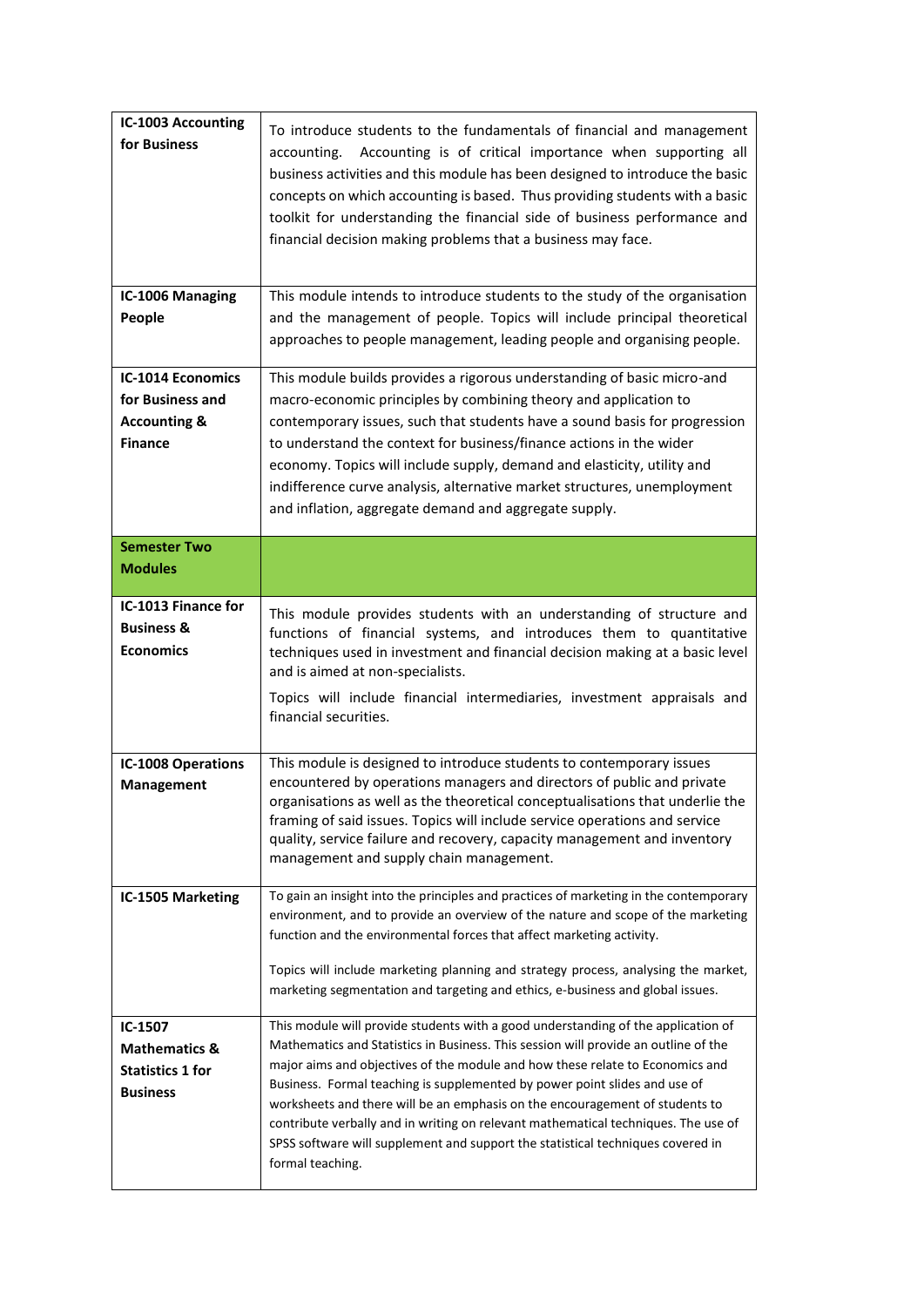| Level 1 (FHEQ Level 4) Business Overview - November Intake                                 |                                                                                                                                                                                                                                                                                                                                                                                                                                                                                                                                                                                                                                                                                                                                                                                                                                 |
|--------------------------------------------------------------------------------------------|---------------------------------------------------------------------------------------------------------------------------------------------------------------------------------------------------------------------------------------------------------------------------------------------------------------------------------------------------------------------------------------------------------------------------------------------------------------------------------------------------------------------------------------------------------------------------------------------------------------------------------------------------------------------------------------------------------------------------------------------------------------------------------------------------------------------------------|
| <b>Semester One</b><br><b>Modules</b>                                                      |                                                                                                                                                                                                                                                                                                                                                                                                                                                                                                                                                                                                                                                                                                                                                                                                                                 |
| <b>DBE1002 Interactive</b><br><b>Learning Skills and</b><br><b>Communication</b><br>(ILSC) | This module has been designed to benchmark and satisfy the progression<br>criteria with regard to student communication and learning skills<br>competency. Focus is put on the relevant transferable and portable skills of<br>effective and professional communication.<br>The course utilizes a number of practical activities to allow candidates to<br>achieve these essential skills, students will be introduced to techniques and<br>strategies to manage speech anxiety; enhance grammar and vocabulary,<br>think critically under pressure; research, package and deliver logical and<br>persuasive communication both orally and in a variety of written formats;<br>summarise; and become an effective listener; understand cultural and<br>gender differences; and work effectively in a team and as an individual. |
| <b>Semester Two</b><br><b>Modules</b>                                                      |                                                                                                                                                                                                                                                                                                                                                                                                                                                                                                                                                                                                                                                                                                                                                                                                                                 |
| <b>IC-1003 Accounting</b><br>for Business                                                  | To introduce students to the fundamentals of financial and management<br>Accounting is of critical importance when supporting all<br>accounting.<br>business activities and this module has been designed to introduce the basic<br>concepts on which accounting is based. Thus providing students with a basic<br>toolkit for understanding the financial side of business performance and<br>financial decision making problems that a business may face.                                                                                                                                                                                                                                                                                                                                                                     |
| IC-1006 Managing<br>People                                                                 | This module intends to introduce students to the study of the organisation<br>and the management of people. Topics will include principal theoretical<br>approaches to people management, leading people and organising people.                                                                                                                                                                                                                                                                                                                                                                                                                                                                                                                                                                                                 |
| <b>IC-1014 Economics</b><br>for Business and<br><b>Accounting &amp;</b><br><b>Finance</b>  | This module builds provides a rigorous understanding of basic micro-and<br>macro-economic principles by combining theory and application to<br>contemporary issues, such that students have a sound basis for progression<br>to understand the context for business/finance actions in the wider<br>economy. Topics will include supply, demand and elasticity, utility and<br>indifference curve analysis, alternative market structures, unemployment<br>and inflation, aggregate demand and aggregate supply.                                                                                                                                                                                                                                                                                                                |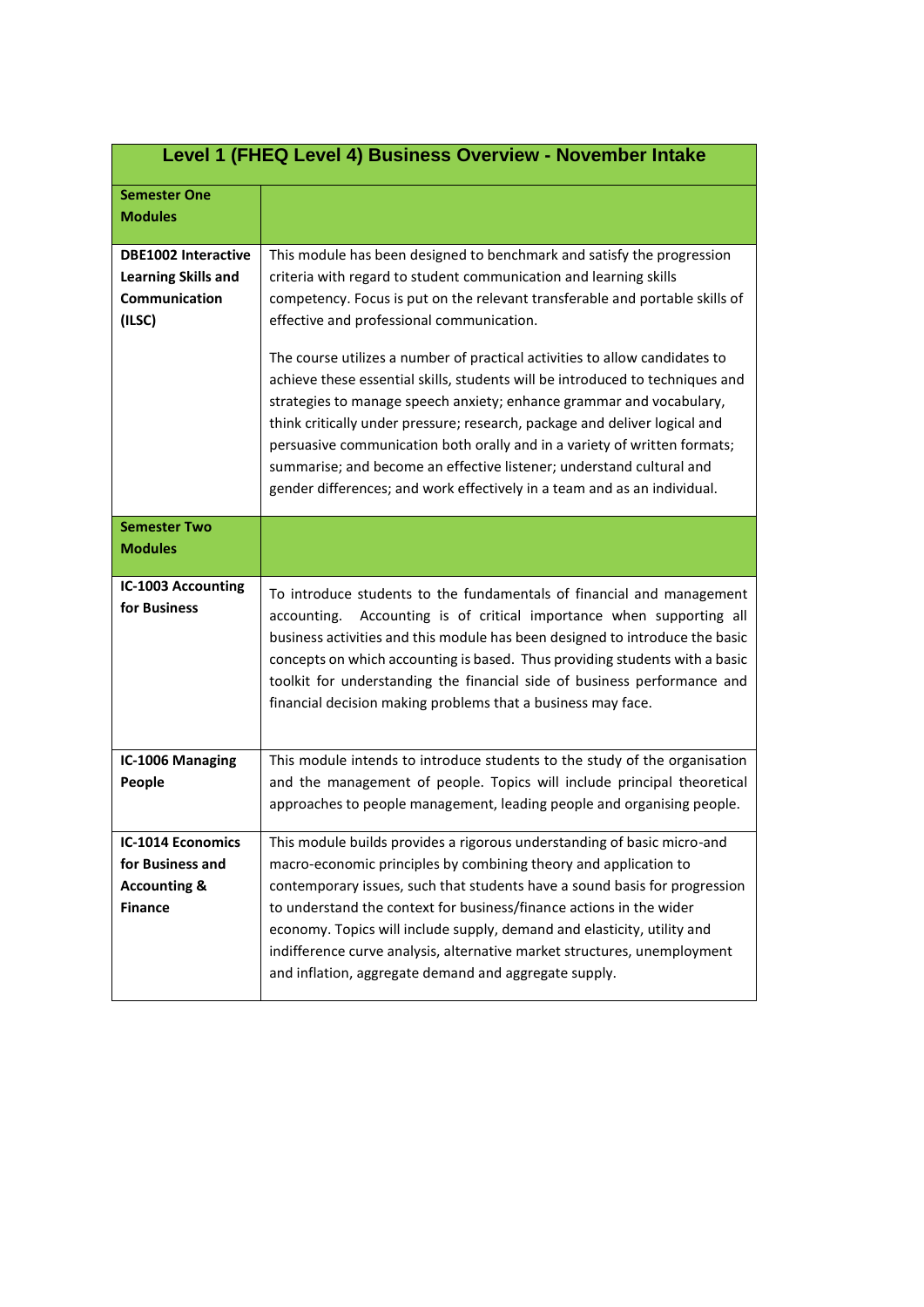| <b>Semester Three</b><br><b>Modules</b>                                           |                                                                                                                                                                                                                                                                                                                                                                                                                                                                                                                                                                                                                      |
|-----------------------------------------------------------------------------------|----------------------------------------------------------------------------------------------------------------------------------------------------------------------------------------------------------------------------------------------------------------------------------------------------------------------------------------------------------------------------------------------------------------------------------------------------------------------------------------------------------------------------------------------------------------------------------------------------------------------|
| IC-1013 Finance for<br><b>Business &amp;</b><br><b>Economics</b>                  | This module provides students with an understanding of structure and<br>functions of financial systems, and introduces them to quantitative<br>techniques used in investment and financial decision making at a basic level<br>and is aimed at non-specialists.<br>Topics will include financial intermediaries, investment appraisals and<br>financial securities.                                                                                                                                                                                                                                                  |
| <b>IC-1008 Operations</b><br>Management                                           | This module is designed to introduce students to contemporary issues<br>encountered by operations managers and directors of public and private<br>organisations as well as the theoretical conceptualisations that underlie the<br>framing of said issues. Topics will include service operations and service<br>quality, service failure and recovery, capacity management and inventory<br>management and supply chain management.                                                                                                                                                                                 |
| IC-1505 Marketing                                                                 | To gain an insight into the principles and practices of marketing in the contemporary<br>environment, and to provide an overview of the nature and scope of the marketing<br>function and the environmental forces that affect marketing activity.<br>Topics will include marketing planning and strategy process, analysing the market,<br>marketing segmentation and targeting and ethics, e-business and global issues.                                                                                                                                                                                           |
| IC-1507<br><b>Mathematics &amp;</b><br><b>Statistics 1 for</b><br><b>Business</b> | This module will provide students with a good understanding of the application of<br>Mathematics and Statistics in Business. This session will provide an outline of the<br>major aims and objectives of the module and how these relate to Economics and<br>Business. Formal teaching is supplemented by power point slides and use of<br>worksheets and there will be an emphasis on the encouragement of students to<br>contribute verbally and in writing on relevant mathematical techniques. The use of<br>SPSS software will supplement and support the statistical techniques covered in<br>formal teaching. |

|                            | <b>Level 1 (FHEQ Level 4) Economics Overview</b>                                                                                                                                                                                                                                                                                                                                                                                                                                                                                                    |
|----------------------------|-----------------------------------------------------------------------------------------------------------------------------------------------------------------------------------------------------------------------------------------------------------------------------------------------------------------------------------------------------------------------------------------------------------------------------------------------------------------------------------------------------------------------------------------------------|
| <b>Semester One</b>        |                                                                                                                                                                                                                                                                                                                                                                                                                                                                                                                                                     |
| <b>Modules</b>             |                                                                                                                                                                                                                                                                                                                                                                                                                                                                                                                                                     |
|                            |                                                                                                                                                                                                                                                                                                                                                                                                                                                                                                                                                     |
| <b>DBE1002 Interactive</b> | This module has been designed to benchmark and satisfy the progression                                                                                                                                                                                                                                                                                                                                                                                                                                                                              |
| Learning Skills and        | criteria with regard to student communication and learning skills                                                                                                                                                                                                                                                                                                                                                                                                                                                                                   |
| <b>Communication</b>       | competency. Focus is put on the relevant transferable and portable skills of                                                                                                                                                                                                                                                                                                                                                                                                                                                                        |
| (ILSC)                     | effective and professional communication.                                                                                                                                                                                                                                                                                                                                                                                                                                                                                                           |
|                            | The course utilizes a number of practical activities to allow candidates to<br>achieve these essential skills, students will be introduced to techniques and<br>strategies to manage speech anxiety; enhance grammar and vocabulary,<br>think critically under pressure; research, package and deliver logical and<br>persuasive communication both orally and in a variety of written formats;<br>summarise; and become an effective listener; understand cultural and<br>gender differences; and work effectively in a team and as an individual. |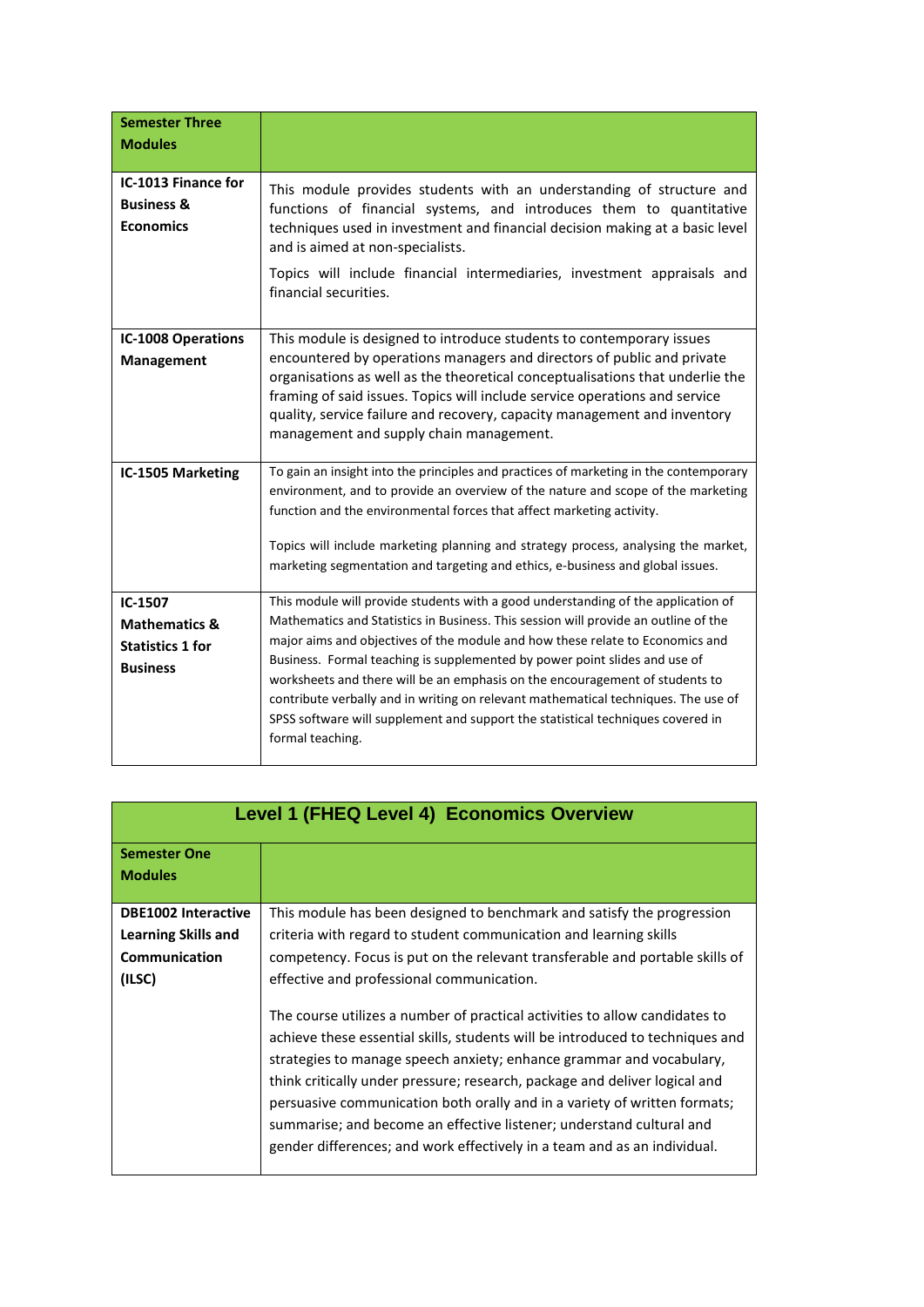| <b>IC-1003 Accounting</b><br>for Business                                     | To introduce students to the fundamentals of financial and management<br>Accounting is of critical importance when supporting all<br>accounting.<br>business activities and this module has been designed to introduce the basic<br>concepts on which accounting is based. Thus providing students with a basic<br>toolkit for understanding the financial side of business performance and<br>financial decision making problems that a business may face. |
|-------------------------------------------------------------------------------|-------------------------------------------------------------------------------------------------------------------------------------------------------------------------------------------------------------------------------------------------------------------------------------------------------------------------------------------------------------------------------------------------------------------------------------------------------------|
| IC-1510 Current<br><b>Issues in Economics</b>                                 | This module aims to complement the more technical delivery of economic<br>theory with a broader appreciation of where economics has a role to play in<br>explaining social outcomes.                                                                                                                                                                                                                                                                        |
|                                                                               | Topics will include the economics of the environment, economics of<br>discrimination, the economics of minimum wage and international<br>economics.                                                                                                                                                                                                                                                                                                         |
| IC-1509<br><b>Econometrics</b>                                                | The module introduces students to the theory and practice of econometrics<br>and in particular to the use of Ordinary Least Squares (OLS).                                                                                                                                                                                                                                                                                                                  |
|                                                                               | The basic assumptions that underpin the OLS model are introduced as are<br>the consequences for estimation if these are not met.                                                                                                                                                                                                                                                                                                                            |
|                                                                               | The principles of statistical inference and diagnostic testing at a practical<br>level based on econometric modelling and their relevance to contemporary<br>economic issues are a fundamental part of the module.                                                                                                                                                                                                                                          |
| IC-1512 Macro-<br><b>Economics</b>                                            | This module aims to provide a rigorous understanding of basic macro-economic<br>principles by combining theory and application to contemporary issues.                                                                                                                                                                                                                                                                                                      |
|                                                                               | Topics will include measuring GDP, economic growth, expenditure<br>multipliers and money and monetary policy.                                                                                                                                                                                                                                                                                                                                               |
| <b>Semester Two</b><br><b>Modules</b>                                         |                                                                                                                                                                                                                                                                                                                                                                                                                                                             |
| IC-1002 Maths for<br><b>Accounting &amp;</b><br>Finance &<br><b>Economics</b> | This module aims to prepare and equip students to undertake mathematical<br>analysis and techniques in Accounting and Finance. Topics will include<br>arithmetic, algebra, coordinate geometry, differentiation, mathematics of<br>finance and growth and economic applications of functions and derivatives.                                                                                                                                               |
| IC-1503 Statistics for<br><b>Accounting &amp;</b>                             | The module will provide an overview of the statistical methods necessary<br>for economic analysis, focusing specifically on the use of computer                                                                                                                                                                                                                                                                                                             |
| <b>Finance</b>                                                                | packages (primarily SPSS) to conduct statistical analysis.                                                                                                                                                                                                                                                                                                                                                                                                  |
|                                                                               | Other topics will include probability distributions, hypothesis testing, data<br>preparation, analysis of difference, analysis of variance, cluster analysis and<br>non-parametric statistics.                                                                                                                                                                                                                                                              |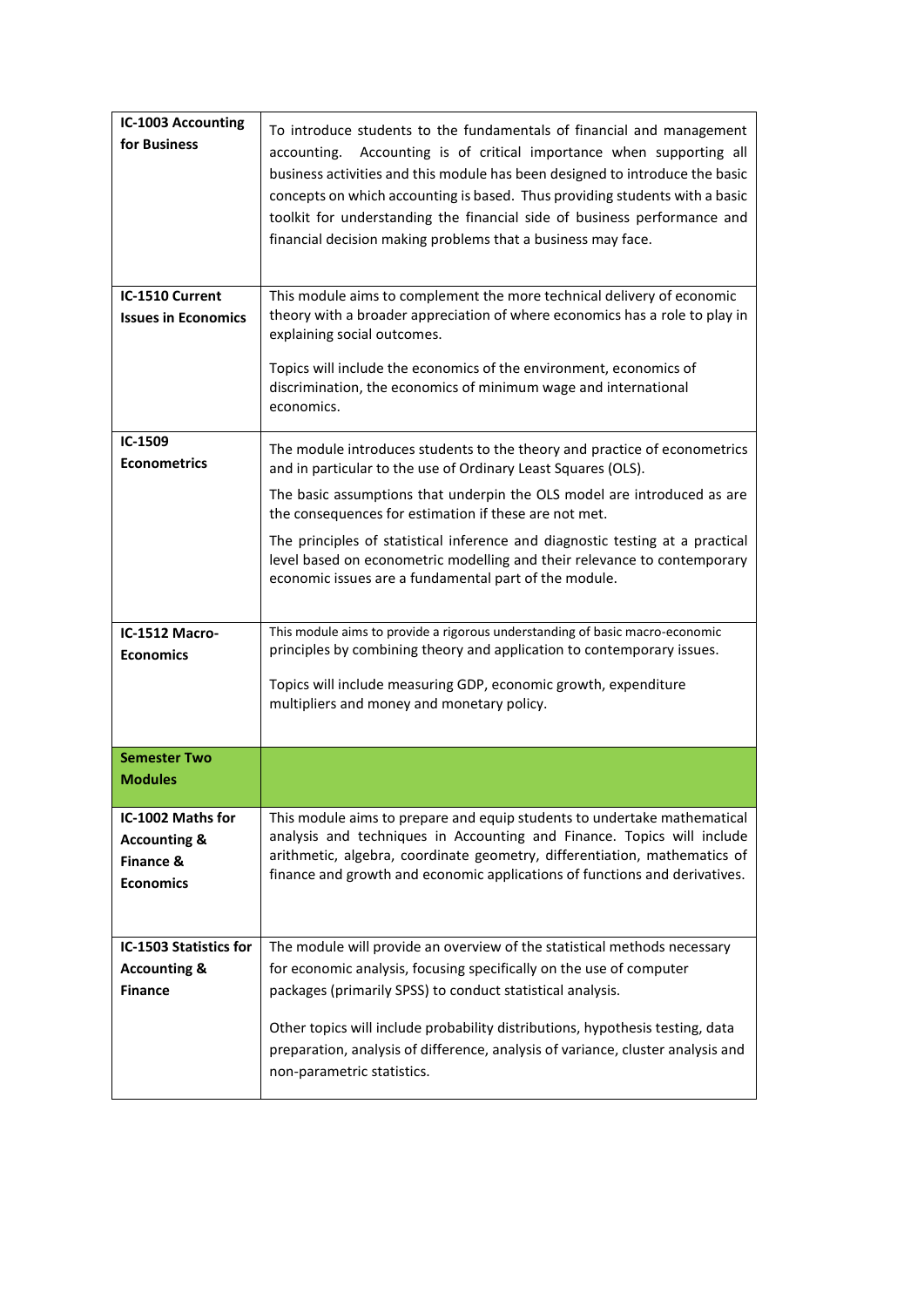| IC-1011 Micro-<br><b>Economics</b>                               | This module aims to provide a rigorous understanding of basic micro-<br>economic principles by combining theory and application to contemporary<br>issues, such that students have a sound basis for progression to study<br>economics at Level 2.<br>Topics will include demand, choice and preferences, utility and indifference<br>curve analysis, alternative market structures and externalities. |
|------------------------------------------------------------------|--------------------------------------------------------------------------------------------------------------------------------------------------------------------------------------------------------------------------------------------------------------------------------------------------------------------------------------------------------------------------------------------------------|
| IC-1013 Finance for<br><b>Business &amp;</b><br><b>Economics</b> | This module provides students with an understanding of structure and<br>functions of financial systems, and introduces them to quantitative<br>techniques used in investment and financial decision making at a basic level<br>and is aimed at non-specialists.<br>Topics will include financial intermediaries, investment appraisals and<br>financial securities.                                    |

| Level 1 (FHEQ Level 4) Economics Overview - July Intake                             |                                                                                                                                                                                                                                                                                                                                                                                                                                                                                                                                                                                                                                                                                                                                                                                                                                 |  |
|-------------------------------------------------------------------------------------|---------------------------------------------------------------------------------------------------------------------------------------------------------------------------------------------------------------------------------------------------------------------------------------------------------------------------------------------------------------------------------------------------------------------------------------------------------------------------------------------------------------------------------------------------------------------------------------------------------------------------------------------------------------------------------------------------------------------------------------------------------------------------------------------------------------------------------|--|
| <b>Semester One</b><br><b>Modules</b>                                               |                                                                                                                                                                                                                                                                                                                                                                                                                                                                                                                                                                                                                                                                                                                                                                                                                                 |  |
| <b>DBE1002 Interactive</b><br><b>Learning Skills and</b><br>Communication<br>(ILSC) | This module has been designed to benchmark and satisfy the progression<br>criteria with regard to student communication and learning skills<br>competency. Focus is put on the relevant transferable and portable skills of<br>effective and professional communication.<br>The course utilizes a number of practical activities to allow candidates to<br>achieve these essential skills, students will be introduced to techniques and<br>strategies to manage speech anxiety; enhance grammar and vocabulary,<br>think critically under pressure; research, package and deliver logical and<br>persuasive communication both orally and in a variety of written formats;<br>summarise; and become an effective listener; understand cultural and<br>gender differences; and work effectively in a team and as an individual. |  |
| IC-1002 Maths for<br><b>Accounting &amp;</b><br>Finance &<br><b>Economics</b>       | This module aims to prepare and equip students to undertake mathematical<br>analysis and techniques in Accounting and Finance. Topics will include<br>arithmetic, algebra, coordinate geometry, differentiation, mathematics of<br>finance and growth and economic applications of functions and derivatives.                                                                                                                                                                                                                                                                                                                                                                                                                                                                                                                   |  |
| <b>IC-1003 Accounting</b><br>for Business                                           | To introduce students to the fundamentals of financial and management<br>Accounting is of critical importance when supporting all<br>accounting.<br>business activities and this module has been designed to introduce the basic<br>concepts on which accounting is based. Thus providing students with a basic<br>toolkit for understanding the financial side of business performance and<br>financial decision making problems that a business may face.                                                                                                                                                                                                                                                                                                                                                                     |  |